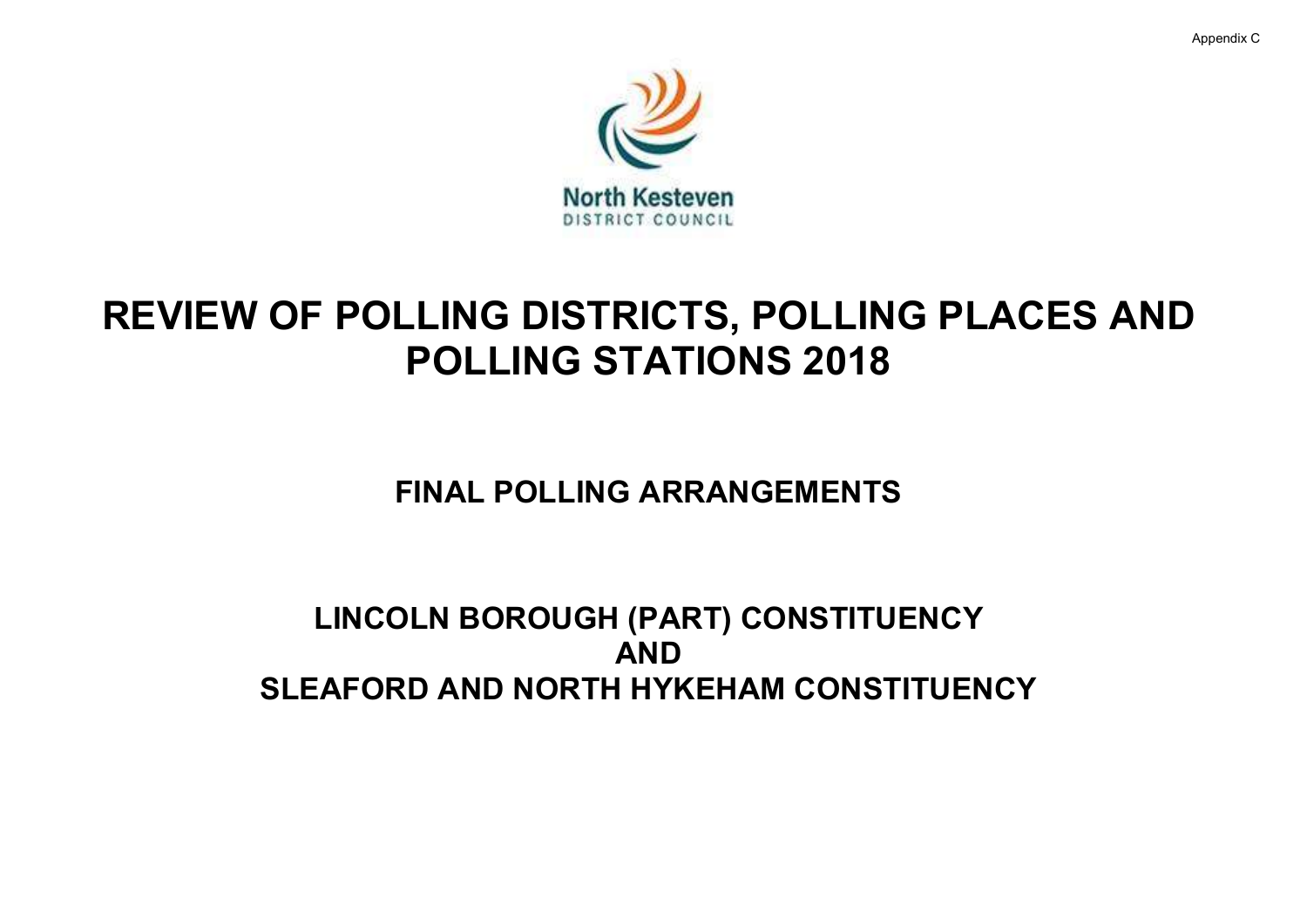## Lincoln Borough (part) Constituency

#### Bracebridge Heath and Waddington East District Ward

| <b>Polling District(s)</b>                    | <b>County Division</b>       | <b>Current Polling Place</b>                                      | <b>Total</b><br><b>Electorate</b> | <b>Number of</b><br><b>Postal</b><br><b>Voters</b> | <b>Polling</b><br><b>Station</b><br><b>Electorate</b> | <b>Proposed Change / Comments</b> | <b>Final Recommendations for Polling</b><br><b>Arrangements</b> |
|-----------------------------------------------|------------------------------|-------------------------------------------------------------------|-----------------------------------|----------------------------------------------------|-------------------------------------------------------|-----------------------------------|-----------------------------------------------------------------|
| DA001 - Bracebridge<br>Heath (Pt 1)           | Washingborough               | Bracebridge Heath Village Hall,<br>London Road, Bracebridge Heath | 1522                              | 168                                                | 1354                                                  | No proposed change                | No changes to be implemented                                    |
| DA002 - Bracebridge<br>Heath (Pt 2)           | Washingborough               | Bracebridge Heath Village Hall,<br>London Road, Bracebridge Heath | 1394                              | 210                                                | 1184                                                  | No proposed change                | No changes to be implemented                                    |
| DA003 - Bracebridge<br>Heath (Pt 3)           | Washingborough               | The Sports Pavilion, Bath Road,<br><b>Bracebridge Heath</b>       | 1659                              | 223                                                | 1436                                                  | No proposed change                | No changes to be implemented                                    |
| DB001 - Waddington<br>East $(Pt 1)$           | Waddington & Hykeham<br>East | <b>Waddington Community Hub,</b><br>High Street, Waddington       | 1402                              | 149                                                | 1253                                                  | No proposed change                | No changes to be implemented                                    |
| DB002 - Waddington<br>East $(Pt 2)$           | Waddington & Hykeham<br>East | <b>Waddington Community Hub,</b><br>High Street, Waddington       | 1316                              | 178                                                | 1138                                                  | No proposed change                | No changes to be implemented                                    |
| <b>Consultation Feedback</b><br>None received |                              |                                                                   |                                   |                                                    |                                                       |                                   |                                                                 |

#### Skellingthorpe District Ward

| <b>Polling District(s)</b>         | <b>County Division</b> | <b>Current Polling Place</b>                                 | <b>Total</b><br><b>Electorate</b> | Number of   Polling<br><b>Postal</b><br><b>Voters</b> | <b>Station</b><br><b>Electorate</b> | <b>Proposed Change / Comments</b> | <b>Final Recommendations for Polling</b><br>Arrangements |
|------------------------------------|------------------------|--------------------------------------------------------------|-----------------------------------|-------------------------------------------------------|-------------------------------------|-----------------------------------|----------------------------------------------------------|
| ⊦ PA001 - Skellingthorpe<br>(Pt 1) | Eagle & Hykeham West   | Skellingthorpe Youth Centre,<br>Lincoln Road, Skellingthorpe | 1385                              | 159                                                   | 1226                                | No proposed change                | No changes to be implemented                             |
| ⊦ PA002 - Skellingthorpe<br>(Pt 2) | Eagle & Hykeham West   | Skellingthorpe Youth Centre,<br>Lincoln Road, Skellingthorpe | 1469                              | 194                                                   | 1275                                | No proposed change                | No changes to be implemented                             |
| <b>Consultation Feedback</b>       |                        |                                                              |                                   |                                                       |                                     |                                   |                                                          |

#### Consultation Feedback

Councillor Richard Johnston, District Ward Member – supports the current polling arrangement. The venue is suitable, commonly known and suitable parking facility

Councillor Chris Goldson, District Ward Member – supports the current polling arrangement.

Councillor Mike Thompson, Lincolnshire County Councillor – accepts proposals for the county division.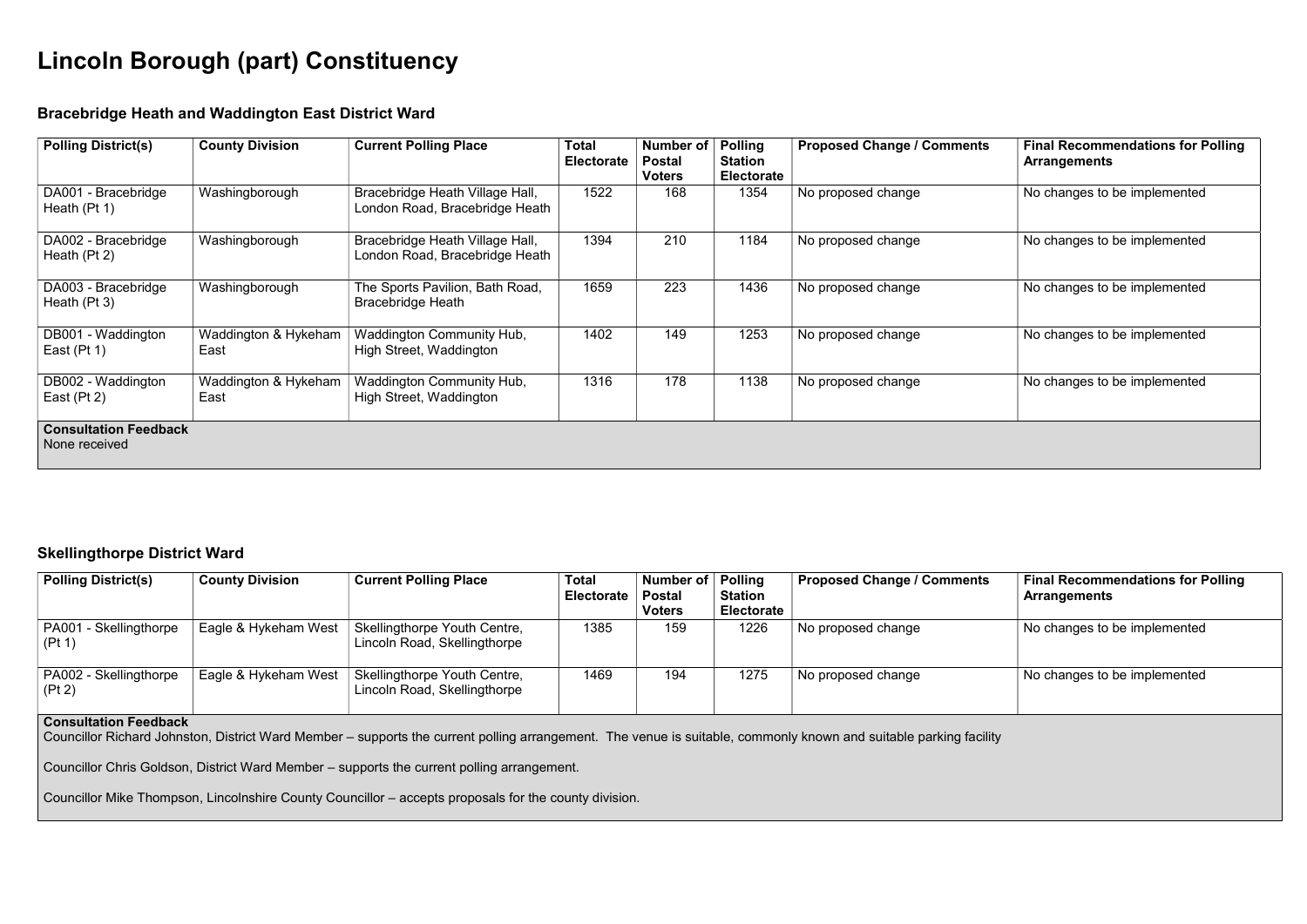## Sleaford and North Hykeham Constituency

## Ashby de la Launde and Cranwell District Ward

| <b>Polling District(s)</b>                                          | <b>County Division</b>    | <b>Current Polling Place</b>                                             | <b>Total</b><br><b>Electorate</b> | <b>Number of</b><br><b>Postal</b><br><b>Voters</b> | <b>Polling</b><br><b>Station</b><br><b>Electorate</b> | <b>Proposed Change / Comments</b> | <b>Final Recommendations for P</b><br><b>Arrangements</b> |
|---------------------------------------------------------------------|---------------------------|--------------------------------------------------------------------------|-----------------------------------|----------------------------------------------------|-------------------------------------------------------|-----------------------------------|-----------------------------------------------------------|
| AA - Ashby De La<br>Launde & Bloxholm with<br>Temple Bruer          | <b>Metheringham Rural</b> | Ashby De La Launde Village Hall,<br>Church Avenue, Ashby De La<br>Launde | 609                               | 81                                                 | 528                                                   | No proposed change                | No changes to be implemented                              |
| AB001 - Cranwell,<br><b>Brauncewell and Byards</b><br>Leap $(Pt 1)$ | Ruskington                | The Brunei Community<br>Centre/Hive, RAFC Cranwell,<br>Cranwell          | 851                               | 119                                                | 732                                                   | No proposed change                | No changes to be implemented                              |
| AB002 - Cranwell,<br><b>Brauncewell and Byards</b><br>Leap $(Pt 2)$ | Ruskington                | Cranwell Village Hall, Old School<br>Lane, Cranwell Village              | 1,038                             | 108                                                | 930                                                   | No proposed change                | No changes to be implemented                              |
| $AC - Digby$                                                        | Metheringham Rural        | Digby War Memorial Hall, North<br>Street, Digby                          | 472                               | 31                                                 | 441                                                   | No proposed change                | No changes to be implemented                              |
| $AE - Rowston$                                                      | Metheringham Rural        |                                                                          | 121                               | $\overline{7}$                                     | 114                                                   |                                   |                                                           |
| AD - Dorrington                                                     | Metheringham Rural        | Wesleyan Reform Chapel School<br>Room, 125 Main Street,<br>Dorrington    | 299                               | 26                                                 | 273                                                   | No proposed change                | No changes to be implemented                              |
| AF - Scopwick & Kirkby<br>Green                                     | Metheringham Rural        | Scopwick and Kirkby Green<br>Village Hall, Brookside, Scopwick           | 540                               | 45                                                 | 495                                                   | No proposed change                | No changes to be implemented                              |
| <b>Consultation Feedback</b><br>None                                |                           |                                                                          |                                   |                                                    |                                                       |                                   |                                                           |

| <b>Proposed Change / Comments</b> | <b>Final Recommendations for Polling</b><br><b>Arrangements</b> |
|-----------------------------------|-----------------------------------------------------------------|
| No proposed change                | No changes to be implemented                                    |
| No proposed change                | No changes to be implemented                                    |
| No proposed change                | No changes to be implemented                                    |
| No proposed change                | No changes to be implemented                                    |
| No proposed change                | No changes to be implemented                                    |
| No proposed change                | No changes to be implemented                                    |
|                                   |                                                                 |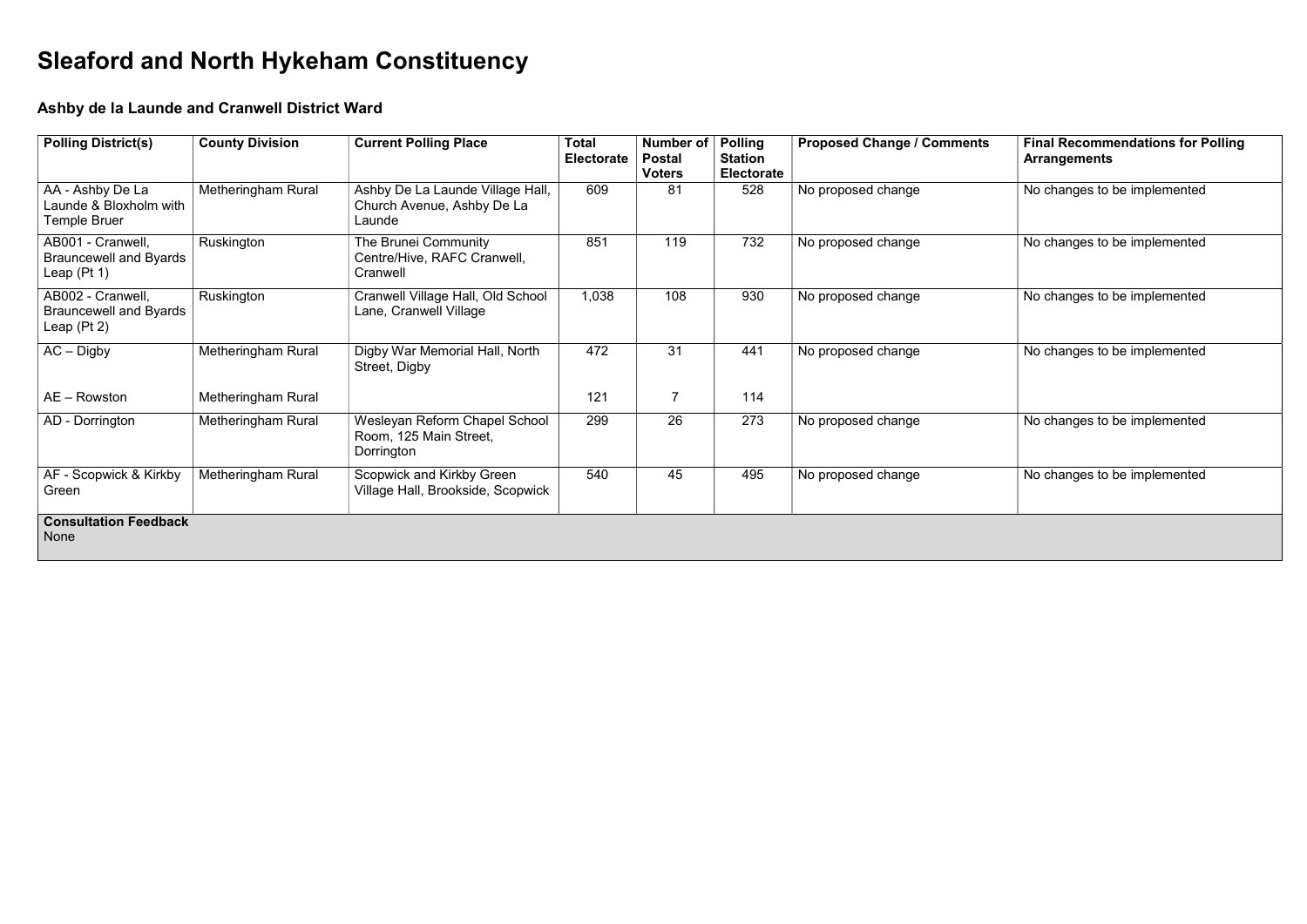## Bassingham and Brant Broughton District Ward

| <b>Polling District(s)</b>                      | <b>County Division</b>   | <b>Current Polling Place</b>                                                  | <b>Total</b><br><b>Electorate</b> | <b>Number of</b><br><b>Postal</b><br><b>Voters</b> | <b>Polling</b><br><b>Station</b><br><b>Electorate</b> | <b>Proposed Change / Comments</b>                                                                                               | <b>Final Recommendations for P</b><br><b>Arrangements</b> |
|-------------------------------------------------|--------------------------|-------------------------------------------------------------------------------|-----------------------------------|----------------------------------------------------|-------------------------------------------------------|---------------------------------------------------------------------------------------------------------------------------------|-----------------------------------------------------------|
| BA - Aubourn &<br>Haddington                    | Bassingham &<br>Welbourn | Aubourn The Enterprise Centre,<br>Bridge Road, Aubourn                        | 276                               | 20                                                 | 256                                                   | No proposed change                                                                                                              | No changes to be implemented                              |
| BB - Bassingham                                 | Bassingham &<br>Welbourn | Bassingham Hammond Hall,<br>Bassingham Playing Fields,<br><b>Lincoln Road</b> | 1234                              | 156                                                | 1078                                                  | No proposed change                                                                                                              | No changes to be implemented                              |
| BK - Thurlby                                    | Bassingham &<br>Welbourn |                                                                               | 84                                | 12                                                 | 72                                                    |                                                                                                                                 |                                                           |
| <b>BC</b> - Beckingham                          | Bassingham &<br>Welbourn | Beckingham Village Hall, Chapel<br>Street, Beckingham                         | 302                               | 37                                                 | 265                                                   | No proposed change                                                                                                              | No changes to be implemented                              |
| <b>BD</b> - Brant Broughton &<br>Stragglethorpe | Bassingham &<br>Welbourn | <b>Brant Broughton Village Hall,</b><br>West Street, Brant Broughton          | 610                               | 72                                                 | 538                                                   | No proposed change                                                                                                              | No changes to be implemented                              |
| <b>BE</b> - Carlton Le<br>Moorland              | Bassingham &<br>Welbourn | Carlton Le Moorland Village Hall,<br>Church Street, Carlton Le<br>Moorland    | 468                               | 38                                                 | 430                                                   | No proposed change                                                                                                              | No changes to be implemented                              |
| <b>BF</b> - Norton Disney                       | Bassingham &<br>Welbourn | Norton Disney Village Hall, Main<br><b>Street, Norton Disney</b>              | 203                               | 14                                                 | 189                                                   | No proposed change                                                                                                              | No changes to be implemented                              |
| <b>BJ</b> - Stapleford                          | Bassingham &<br>Welbourn |                                                                               | 84                                | 9                                                  | 75                                                    |                                                                                                                                 |                                                           |
| <b>BG</b> - South Hykeham<br>Beacon             | Bassingham &<br>Welbourn | South Hykeham Village Hall,<br>Boundary Lane, South Hykeham                   | 99                                | $\overline{7}$                                     | 92                                                    | No proposed change to the Polling<br>Place.                                                                                     | No changes to be implemented<br>Polling Places.           |
| <b>BH</b> - South Hykeham<br>Crow               | Eagle & Hykeham West     |                                                                               | 574                               | 72                                                 | 502                                                   | However, as a result of the LCC<br>Boundary Review 2016, the Parish<br>Wards of Village and Fosse will be                       |                                                           |
| <b>BI</b> - South Hykeham<br>Danker             | <b>Hykeham Forum</b>     |                                                                               | 157                               |                                                    | 149                                                   | abolished and replaced with 3<br>Wards (Beacon, Crow and Danker)<br>with effect from the Parish Elections<br>in May 2019.       |                                                           |
|                                                 |                          |                                                                               |                                   |                                                    |                                                       | Polling District BG - South<br>Hykeham Beacon – currently in the<br>Village Parish Ward, but will become<br>Beacon Parish Ward. |                                                           |
|                                                 |                          |                                                                               |                                   |                                                    |                                                       | Polling District BH - South Hykeham<br>Crow – currently in the Fosse Parish<br>Ward, but will become Crow Parish<br>Ward.       |                                                           |
|                                                 |                          |                                                                               |                                   |                                                    |                                                       | Polling District BI - South Hykeham<br>Danker – currently in the Fosse<br>Parish Ward, but will become<br>Danker Parish Ward.   |                                                           |
|                                                 |                          |                                                                               |                                   |                                                    |                                                       | See Appendix for Map.                                                                                                           |                                                           |

| <b>Proposed Change / Comments</b>                                                                                                                                                                                                                                                     | <b>Final Recommendations for Polling</b><br><b>Arrangements</b> |
|---------------------------------------------------------------------------------------------------------------------------------------------------------------------------------------------------------------------------------------------------------------------------------------|-----------------------------------------------------------------|
| No proposed change                                                                                                                                                                                                                                                                    | No changes to be implemented                                    |
| No proposed change                                                                                                                                                                                                                                                                    | No changes to be implemented                                    |
| No proposed change                                                                                                                                                                                                                                                                    | No changes to be implemented                                    |
| No proposed change                                                                                                                                                                                                                                                                    | No changes to be implemented                                    |
| No proposed change                                                                                                                                                                                                                                                                    | No changes to be implemented                                    |
| No proposed change                                                                                                                                                                                                                                                                    | No changes to be implemented                                    |
| No proposed change to the Polling<br>Place.<br>However, as a result of the LCC<br>Boundary Review 2016, the Parish<br>Wards of Village and Fosse will be<br>abolished and replaced with 3<br>Wards (Beacon, Crow and Danker)<br>with effect from the Parish Elections<br>in May 2019. | No changes to be implemented to the<br>Polling Places.          |
| Polling District BG - South<br>Hykeham Beacon – currently in the<br>Village Parish Ward, but will become<br>Beacon Parish Ward.                                                                                                                                                       |                                                                 |
| Polling District BH – South Hykeham<br>Crow - currently in the Fosse Parish<br>Ward, but will become Crow Parish<br>Ward.                                                                                                                                                             |                                                                 |
| Polling District BI - South Hykeham<br>Danker - currently in the Fosse<br>Parish Ward, but will become<br>Danker Parish Ward.                                                                                                                                                         |                                                                 |
| See Appendix for Map.                                                                                                                                                                                                                                                                 |                                                                 |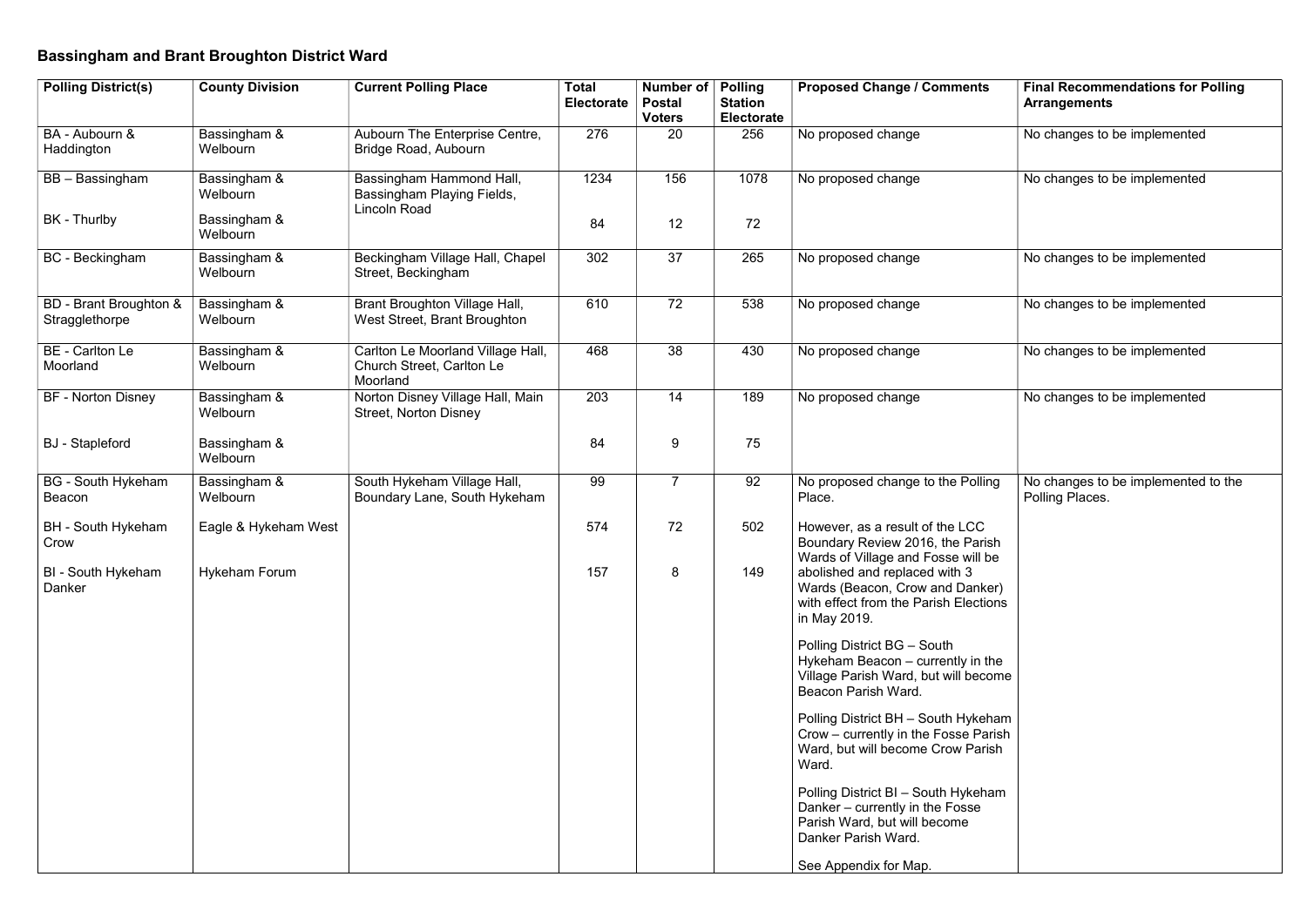Councillor Mike Thompson, Lincolnshire County Councillor – accepts proposals for the county division.

## Billinghay, Martin and North Kyme District Ward

| <b>Polling District(s)</b>             | <b>County Division</b>    | <b>Current Polling Place</b>                          | <b>Total</b><br>Electorate | <b>Number of</b><br><b>Postal</b><br><b>Voters</b> | <b>Polling</b><br><b>Station</b><br><b>Electorate</b> | <b>Proposed Change / Comments</b>                                                                                                                                                                                               | <b>Final Recommendations for Polling</b><br><b>Arrangements</b>                                                                                                                                                                                                                                         |
|----------------------------------------|---------------------------|-------------------------------------------------------|----------------------------|----------------------------------------------------|-------------------------------------------------------|---------------------------------------------------------------------------------------------------------------------------------------------------------------------------------------------------------------------------------|---------------------------------------------------------------------------------------------------------------------------------------------------------------------------------------------------------------------------------------------------------------------------------------------------------|
| CA001 - Billinghay                     | Heckington                | <b>Billinghay Village Hall, Ringmoor</b>              | 1728                       | 152                                                | 1576                                                  | No proposed change                                                                                                                                                                                                              | No changes to be implemented                                                                                                                                                                                                                                                                            |
| CA002 - Billinghay<br>(Fen)            | Heckington                | Close, Billinghay                                     | 78                         | 14                                                 | 64                                                    |                                                                                                                                                                                                                                 |                                                                                                                                                                                                                                                                                                         |
| CB - Dogdyke                           | Heckington                | Crown Lodge Public House                              | 291                        | 46                                                 | 245                                                   | Propose to make Orchard Caravan<br>Park Club House, Witham Bank,<br>Chapel Hill the permanent polling<br>place. It has been used at various<br>previous elections since 2016. This<br>polling place offers suitable facilities. | The Orchard Caravan Park Club House,<br>Witham Bank, Chapel Hill to be designated<br>the permanent polling place and polling<br>station for the Dogdyke polling district.<br>This venue has been used at various<br>elections and no complaints/concerns have<br>been received regarding this location. |
| <b>CC001 - Martin (Pt 1)</b>           | Metheringham Rural        | Martin Village Hall, High Street,<br>Martin           | 554                        | 50                                                 | 504                                                   | No proposed change                                                                                                                                                                                                              | No changes to be implemented                                                                                                                                                                                                                                                                            |
| CC002 - Martin (Fen &<br>Dales) (Pt 2) | <b>Metheringham Rural</b> | The Kings Arms, Church Road,<br><b>Martin Dales</b>   | 214                        | 19                                                 | 195                                                   | No proposed change                                                                                                                                                                                                              | No changes to be implemented                                                                                                                                                                                                                                                                            |
| CD - North Kyme                        | Heckington                | North Kyme Village Hall,<br>Vacherie Lane, North Kyme | 362                        | 26                                                 | 336                                                   | No proposed change                                                                                                                                                                                                              | No changes to be implemented                                                                                                                                                                                                                                                                            |
| CE - Timberland                        | <b>Metheringham Rural</b> | <b>Timberland Village Hall, Hallams</b><br>Lane       | 483                        | 49                                                 | 434                                                   | No proposed change                                                                                                                                                                                                              | No changes to be implemented                                                                                                                                                                                                                                                                            |
| CF - Walcott                           | <b>Metheringham Rural</b> | Walcott Village Hall, 70 High<br>Street, Walcott      | 468                        | 42                                                 | 426                                                   | No proposed change                                                                                                                                                                                                              | No changes to be implemented                                                                                                                                                                                                                                                                            |
| <b>Consultation Feedback</b>           |                           |                                                       |                            |                                                    |                                                       |                                                                                                                                                                                                                                 |                                                                                                                                                                                                                                                                                                         |

Consultation Feedback

Councillor Gill Ogden, District Ward Member – supports polling station arrangements, however the Orchard Caravan Park Club House could be difficult for some electors to get to.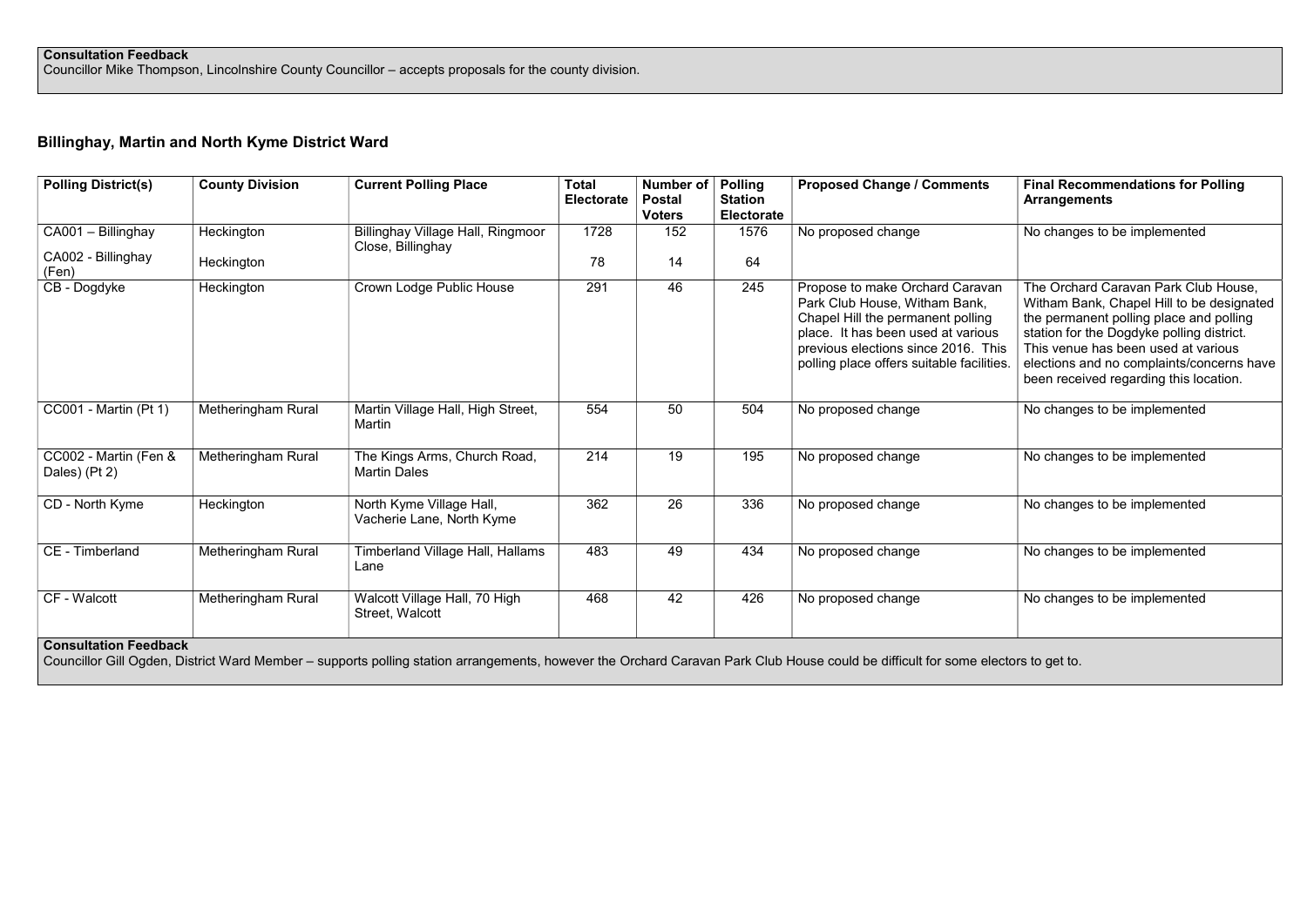## Branston District Ward

| <b>Proposed Change / Comments</b> | <b>Final Recommendations for Polling</b><br><b>Arrangements</b> |
|-----------------------------------|-----------------------------------------------------------------|
| No proposed change                | No changes to be implemented                                    |
| No proposed change                | No changes to be implemented                                    |
| No proposed change                | No changes to be implemented                                    |
| No proposed change                | No changes to be implemented                                    |
|                                   |                                                                 |

| <b>Polling District(s)</b>                          | <b>County Division</b>     | <b>Current Polling Place</b>                                        | <b>Total</b><br><b>Electorate</b> | Number of<br><b>Postal</b><br><b>Voters</b> | <b>Polling</b><br><b>Station</b><br><b>Electorate</b> | <b>Proposed Change / Comments</b> | <b>Final Recommendations for P</b><br><b>Arrangements</b> |
|-----------------------------------------------------|----------------------------|---------------------------------------------------------------------|-----------------------------------|---------------------------------------------|-------------------------------------------------------|-----------------------------------|-----------------------------------------------------------|
| EA001 - Branston &<br>Mere $(Pt 1)$                 | Potterhanworth &<br>Coleby | Branston C E Church Hall,<br>Church Road, Branston                  | 1,617                             | 248                                         | 1,369                                                 | No proposed change                | No changes to be implemented                              |
| EA002 - Branston &<br>Mere $(Pt 2)$                 | Potterhanworth &<br>Coleby | Branston C E Church Hall,<br>Church Road, Branston                  | 1,635                             | 162                                         | 1,473                                                 | No proposed change                | No changes to be implemented                              |
| EA003 - Branston &<br>Mere (Booths & Fen)<br>(Pt 3) | Potterhanworth &<br>Coleby | <b>Branston Booths Village Hall,</b><br>Delph Road, Branston Booths | 153                               | 23                                          | 130                                                   | No proposed change                | No changes to be implemented                              |
| EB - Potterhanworth                                 | Potterhanworth &<br>Coleby | Potterhanworth Memorial Hall,<br>The Green, Potterhanworth          | 618                               | 62                                          | 556                                                   | No proposed change                | No changes to be implemented                              |
| <b>Consultation Feedback</b><br>None                |                            |                                                                     |                                   |                                             |                                                       |                                   |                                                           |

## Cliff Villages District Ward

| <b>Polling District(s)</b>           | <b>County Division</b>     | <b>Current Polling Place</b>                                 | <b>Total</b><br>Electorate | <b>Number of</b><br><b>Postal</b><br><b>Voters</b> | <b>Polling</b><br><b>Station</b><br><b>Electorate</b> | <b>Proposed Change / Comments</b> | <b>Final Recommendations for Polling</b><br><b>Arrangements</b> |
|--------------------------------------|----------------------------|--------------------------------------------------------------|----------------------------|----------------------------------------------------|-------------------------------------------------------|-----------------------------------|-----------------------------------------------------------------|
| FA - Boothby Graffoe                 | Bassingham &<br>Welbourn   | Coleby Village Hall, Rectory<br>Road, Coleby                 | 177                        | 27                                                 | 150                                                   | No proposed change                | No changes to be implemented                                    |
| FB - Coleby                          | Potterhanworth &<br>Coleby |                                                              | 356                        | 44                                                 | 312                                                   |                                   |                                                                 |
| FC - Harmston                        | Potterhanworth &<br>Coleby | Harmston Memorial Hall, School<br>Lane, Harmston             | 536                        | 76                                                 | 460                                                   | No proposed change                | No changes to be implemented                                    |
| FD - Leadenham                       | Bassingham &<br>Welbourn   | Leadenham Village Hall, Main<br>Road, Leadenham              | 326                        | 36                                                 | 290                                                   | No proposed change                | No changes to be implemented                                    |
| FE - Navenby                         | Bassingham &<br>Welbourn   | Navenby, The Venue, Grantham<br>Road, Navenby                | 1,759                      | 228                                                | 1,531                                                 | No proposed change                | No changes to be implemented                                    |
| FF - Welbourn                        | Bassingham &<br>Welbourn   | Welbourn Village Hall, Beck<br>Street, Welbourn              | 566                        | 73                                                 | 493                                                   | No proposed change                | No changes to be implemented                                    |
| FG - Wellingore                      | Bassingham &<br>Welbourn   | Wellingore Memorial Hall,<br>Memorial Hall Drive, Wellingore | 655                        | 81                                                 | 574                                                   | No proposed change                | No changes to be implemented                                    |
| <b>Consultation Feedback</b><br>None |                            |                                                              |                            |                                                    |                                                       |                                   |                                                                 |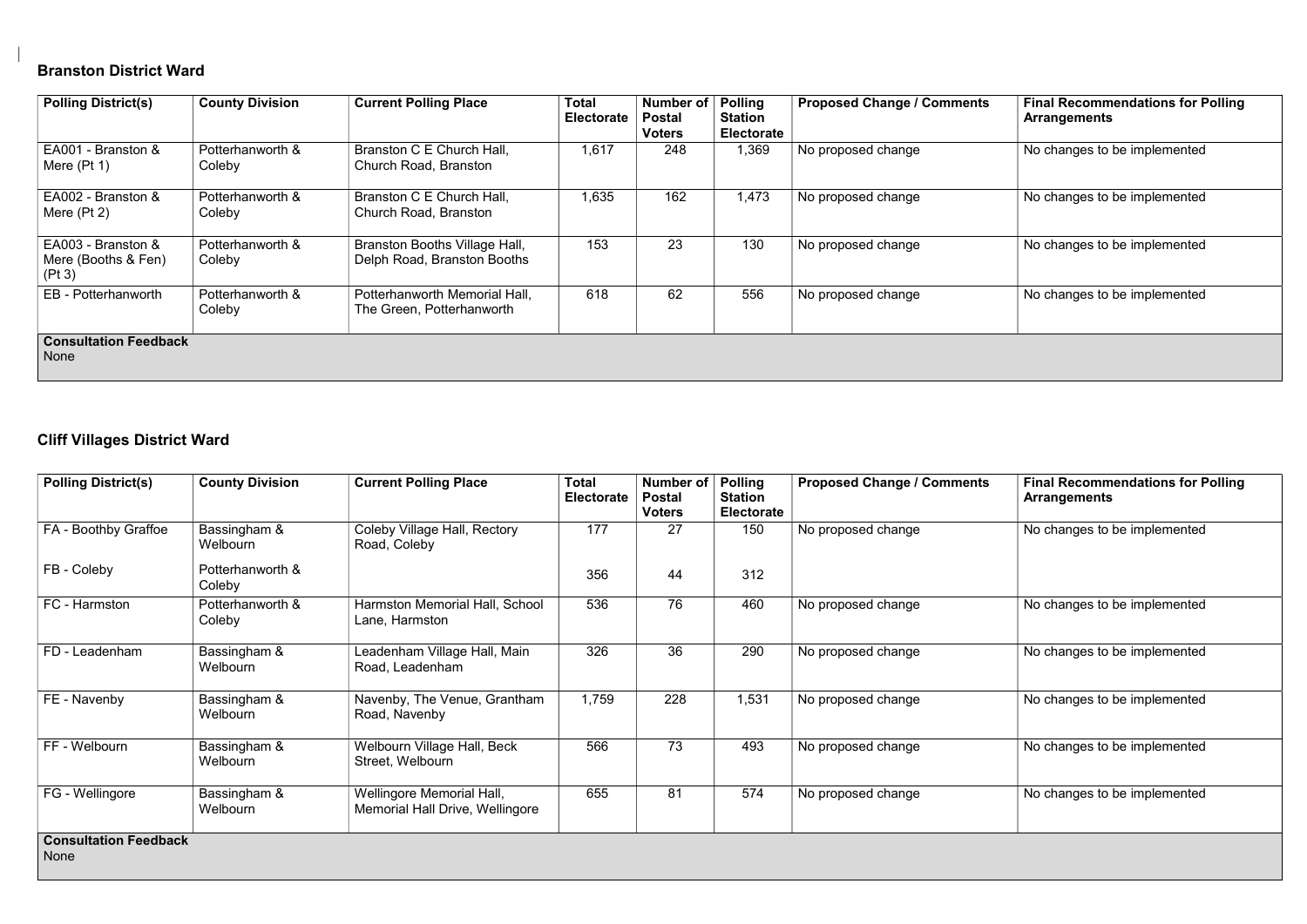## Eagle, Swinderby and Witham St Hughs District Ward

| <b>Polling District(s)</b>   | <b>County Division</b>   | <b>Current Polling Place</b>                                                    | <b>Total</b><br><b>Electorate</b> | <b>Number of</b><br><b>Postal</b><br><b>Voters</b> | <b>Polling</b><br><b>Station</b><br><b>Electorate</b> | <b>Proposed Change / Comments</b> | <b>Final Recommendations for P</b><br><b>Arrangements</b> |
|------------------------------|--------------------------|---------------------------------------------------------------------------------|-----------------------------------|----------------------------------------------------|-------------------------------------------------------|-----------------------------------|-----------------------------------------------------------|
| GA - Doddington &<br>Whisby  | Eagle & Hykeham West     | Doddington, The Coach House,<br>Doddington Hall                                 | 244                               | 38                                                 | 206                                                   | No proposed change                | No changes to be implemented                              |
| GB - Eagle &<br>Swinethorpe  | Eagle & Hykeham West     | Eagle Village Hall, High Street,<br>Eagle                                       | 616                               | 55                                                 | 561                                                   | No proposed change                | No changes to be implemented                              |
| <b>GC</b> - North Scarle     | Eagle & Hykeham West     | <b>North Scarle Methodist School</b><br>Room, High Street, North Scarle         | 522                               | 48                                                 | 474                                                   | No proposed change                | No changes to be implemented                              |
| GD - Swinderby               | Eagle & Hykeham West     | Swinderby Village Hall, Bulpit<br>Lane, Swinderby                               | 559                               | 67                                                 | 492                                                   | No proposed change                | No changes to be implemented                              |
| GE - Thorpe on the Hill      | Eagle & Hykeham West     | <b>Oliver Roper Parish Meeting</b><br>Room, Lincoln Lane, Thorpe on<br>the Hill | 443                               | 62                                                 | 381                                                   | No proposed change                | No changes to be implemented                              |
| GF - Witham St Hughs         | Bassingham &<br>Welbourn | Witham St Hughs Village Hall,<br>Caraway Drive, Witham St Hughs                 | 2,239                             | 211                                                | 2,028                                                 | No proposed change                | No changes to be implemented                              |
| <b>Consultation Feedback</b> |                          |                                                                                 |                                   |                                                    |                                                       |                                   |                                                           |

Councillor Mike Thompson, Lincolnshire County Councillor – accepts proposals for the county division.

| <b>Proposed Change / Comments</b> | <b>Final Recommendations for Polling</b><br><b>Arrangements</b> |
|-----------------------------------|-----------------------------------------------------------------|
| No proposed change                | No changes to be implemented                                    |
| No proposed change                | No changes to be implemented                                    |
| No proposed change                | No changes to be implemented                                    |
| No proposed change                | No changes to be implemented                                    |
| No proposed change                | No changes to be implemented                                    |
| No proposed change                | No changes to be implemented                                    |
|                                   |                                                                 |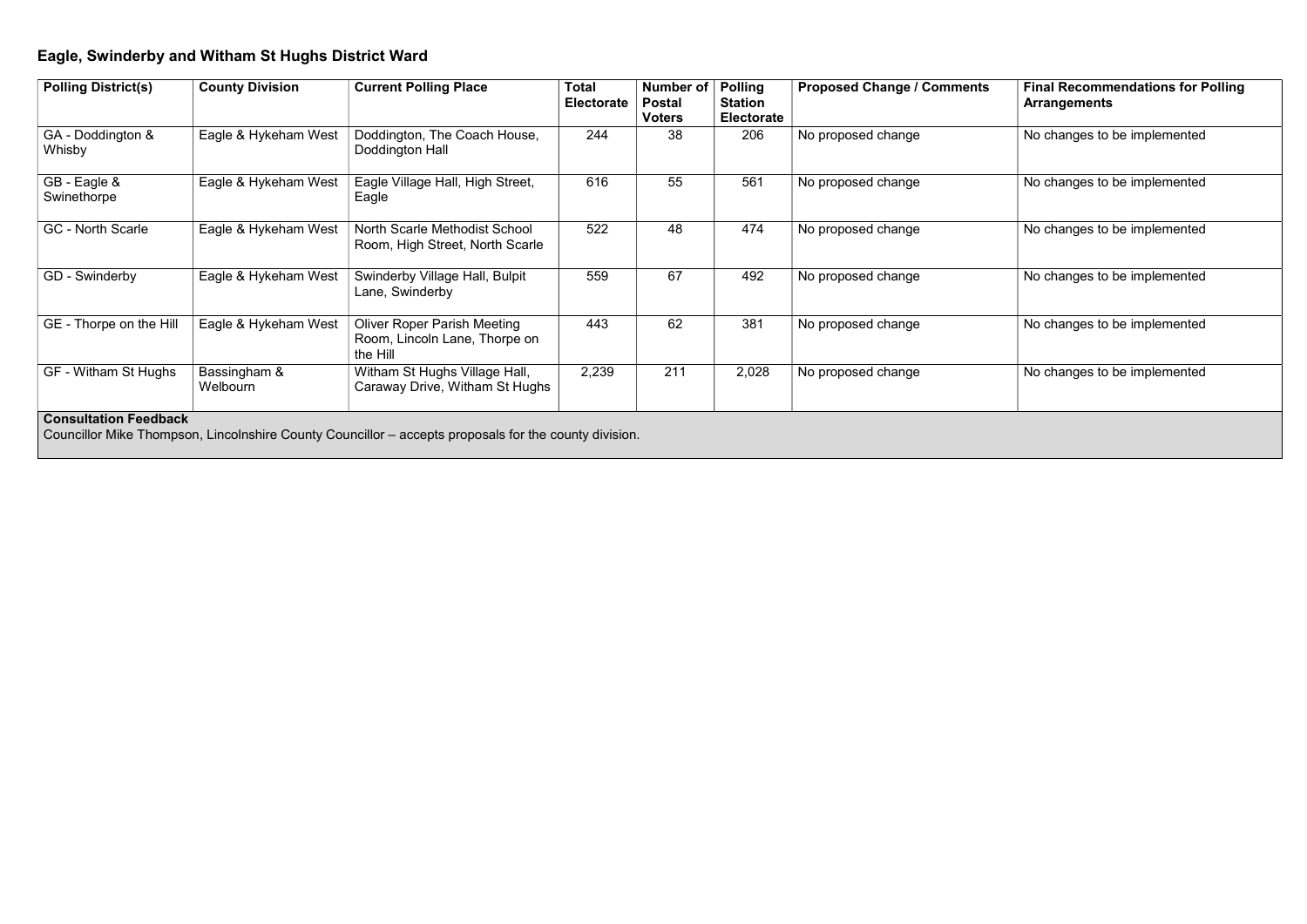## Heckington Rural District Ward

| <b>Polling District(s)</b>          | <b>County Division</b> | <b>Current Polling Place</b>                                     | <b>Total</b><br><b>Electorate</b> | Number of<br><b>Postal</b><br><b>Voters</b> | <b>Polling</b><br><b>Station</b><br><b>Electorate</b> | <b>Proposed Change / Comments</b> | <b>Final Recommendations for P</b><br><b>Arrangements</b> |
|-------------------------------------|------------------------|------------------------------------------------------------------|-----------------------------------|---------------------------------------------|-------------------------------------------------------|-----------------------------------|-----------------------------------------------------------|
| <b>HA - Burton Pedwardine</b>       | Heckington             | Little Hale, Parva House (Small<br>Hall), Main Road, Little Hale | 87                                | 12                                          | 75                                                    | No proposed change                | No changes to be implemented                              |
| HF - Little Hale                    | Heckington             |                                                                  | 170                               | 11                                          | 159                                                   |                                   |                                                           |
| <b>HB</b> - Great Hale              | Heckington             | Great Hale, Hale Magna Hall,<br>Little Hale Road, Great Hale     | 652                               | 87                                          | 565                                                   | No proposed change                | No changes to be implemented                              |
| <b>HC</b> - Heckington East         | Heckington             | Heckington Village Hall, High<br>Street, Heckington              | 108                               |                                             | 101                                                   | No proposed change                | No changes to be implemented                              |
| HD001 - Heckington<br>West $(Pt 1)$ | Heckington             |                                                                  | 1307                              | 119                                         | 1188                                                  |                                   |                                                           |
| HD002 - Heckington<br>West $(Pt 2)$ | Heckington             | Heckington Village Hall, High<br>Street, Heckington              | 1,437                             | 173                                         | 1,264                                                 | No proposed change                | No changes to be implemented                              |
| HE - Helpringham                    | Heckington             | Helpringham Memorial Hall Main<br>Hall, The Green, Helpringham   | 740                               | 77                                          | 663                                                   | No proposed change                | No changes to be implemented                              |
| Concultation Ecodback               |                        |                                                                  |                                   |                                             |                                                       |                                   |                                                           |

#### Consultation Feedback

Heckington Parish Council – As there are no recommended changes that will affect the parish, the parish councillors have no specific comments.

| <b>Proposed Change / Comments</b> | <b>Final Recommendations for Polling</b><br><b>Arrangements</b> |
|-----------------------------------|-----------------------------------------------------------------|
| No proposed change                | No changes to be implemented                                    |
| No proposed change                | No changes to be implemented                                    |
| No proposed change                | No changes to be implemented                                    |
| No proposed change                | No changes to be implemented                                    |
| No proposed change                | No changes to be implemented                                    |
|                                   |                                                                 |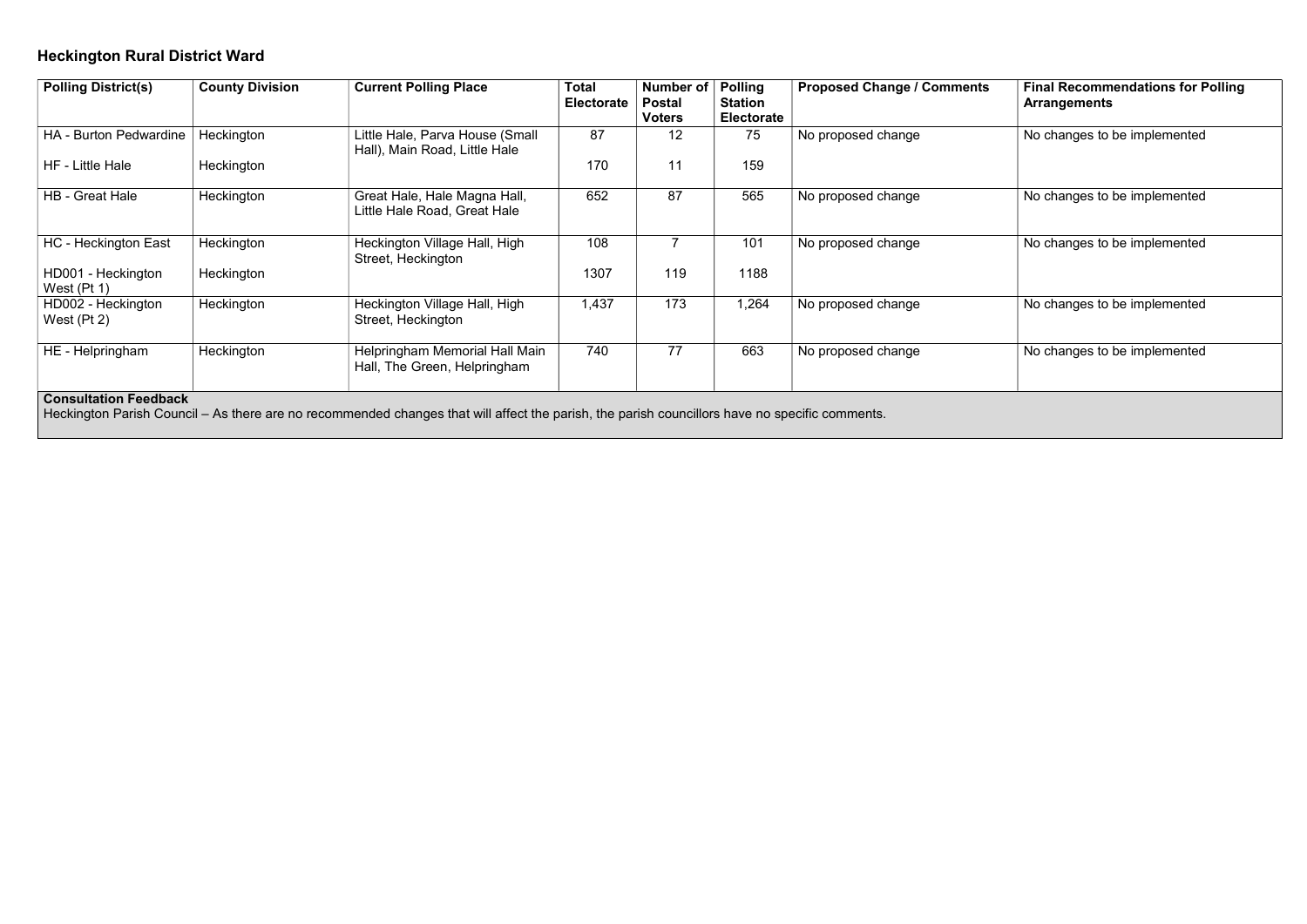#### Heighington and Washingborough District Ward

| <b>Proposed Change / Comments</b> | <b>Final Recommendations for Polling</b><br><b>Arrangements</b> |
|-----------------------------------|-----------------------------------------------------------------|
| No proposed change                | No changes to be implemented                                    |
| No proposed change                | No changes to be implemented                                    |
| No proposed change                | No changes to be implemented                                    |
| No proposed change                | No changes to be implemented                                    |
| No proposed change                | No changes to be implemented                                    |
| No proposed change                | No changes to be implemented                                    |
|                                   |                                                                 |

| <b>Polling District(s)</b>        | <b>County Division</b>     | <b>Current Polling Place</b>                                           | <b>Total</b><br><b>Electorate</b> | <b>Number of</b><br><b>Postal</b><br><b>Voters</b> | <b>Polling</b><br><b>Station</b><br><b>Electorate</b> | <b>Proposed Change / Comments</b> | <b>Final Recommendations for P</b><br><b>Arrangements</b> |
|-----------------------------------|----------------------------|------------------------------------------------------------------------|-----------------------------------|----------------------------------------------------|-------------------------------------------------------|-----------------------------------|-----------------------------------------------------------|
| IA - Canwick                      | Washingborough             | Canwick Village Hall, Montagu<br>Road, Canwick                         | 290                               | 48                                                 | 242                                                   | No proposed change                | No changes to be implemented                              |
| <b>IB001</b><br>- Heighington (Pt | Potterhanworth &<br>Coleby | Heighington Jubilee Hall, High<br>Street, Heighington                  | 1,211                             | 134                                                | 1,077                                                 | No proposed change                | No changes to be implemented                              |
| IB002 - Heighington (Pt)<br>2)    | Potterhanworth &<br>Coleby | Heighington Jubilee Hall, High<br>Street, Heighington                  | 1,205                             | 134                                                | 1,071                                                 | No proposed change                | No changes to be implemented                              |
| IC001 -<br>Washingborough (Pt 1)  | Washingborough             | Washingborough Community<br>Centre, Fen Road,<br>Washingborough        | 983                               | 113                                                | 870                                                   | No proposed change                | No changes to be implemented                              |
| IC002 -<br>Washingborough (Pt 2)  | Washingborough             | <b>Washingborough Community</b><br>Centre, Fen Road,<br>Washingborough | 963                               | 135                                                | 828                                                   | No proposed change                | No changes to be implemented                              |
| IC003 -<br>Washingborough (Pt 3)  | Washingborough             | Washingborough Community<br>Centre, Fen Road,<br>Washingborough        | 970                               | 114                                                | 856                                                   | No proposed change                | No changes to be implemented                              |

#### Consultation Feedback

Councillor Ian Carrington, District Ward Member and Parish Councillor – after consideration of each polling station, supports current polling station arrangements

Councillor Ron Oxby, District Ward Member – supports the current polling arrangements. No suitable alternative suggestions.

Canwick Parish Council – After discussion, the parish councils agree the present location of the Village Hall is the best location for the majority of voters.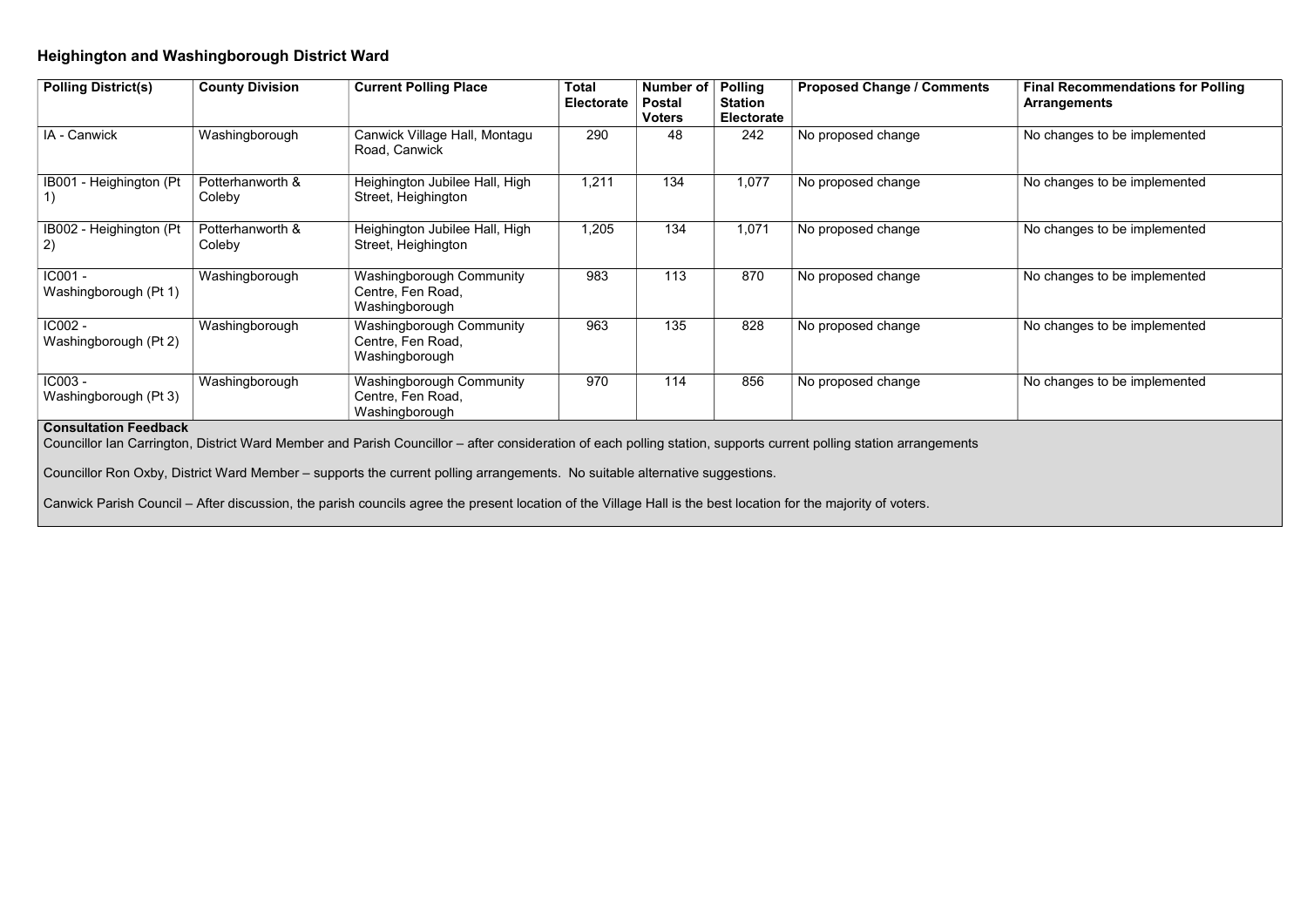## Kirkby la Thorpe and South Kyme District Ward

| <b>Polling District(s)</b> | <b>County Division</b> | <b>Current Polling Place</b>                                     | <b>Total</b><br><b>Electorate</b> | Number of<br><b>Postal</b><br><b>Voters</b> | <b>Polling</b><br><b>Station</b><br><b>Electorate</b> | <b>Proposed Change / Comments</b>                                                                                                                                                                                                                                                                                                                                                                                                                                                                                                                                                                | <b>Final Recommendations for P</b><br><b>Arrangements</b>                                                                                                                                                                                       |
|----------------------------|------------------------|------------------------------------------------------------------|-----------------------------------|---------------------------------------------|-------------------------------------------------------|--------------------------------------------------------------------------------------------------------------------------------------------------------------------------------------------------------------------------------------------------------------------------------------------------------------------------------------------------------------------------------------------------------------------------------------------------------------------------------------------------------------------------------------------------------------------------------------------------|-------------------------------------------------------------------------------------------------------------------------------------------------------------------------------------------------------------------------------------------------|
| JA - Anwick                | Heckington             | <b>Anwick Community Centre, River</b><br>Lane, Anwick            | 312                               | 31                                          | 281                                                   | No proposed change                                                                                                                                                                                                                                                                                                                                                                                                                                                                                                                                                                               | No changes to be implemented                                                                                                                                                                                                                    |
| JB - Asgarby & Howell      | Heckington             | Kirkby La Thorpe & Asgarby C P<br>School, Church Lane, Kirkby La | 64                                | 8                                           | 56                                                    | JB - No proposed change.                                                                                                                                                                                                                                                                                                                                                                                                                                                                                                                                                                         | Kirkby La Thorpe & Asgarby C F<br>remain the designated polling pl                                                                                                                                                                              |
| JD - Kirkby La Thorpe      | Heckington             | <b>Thorpe</b>                                                    | 913                               | 144                                         | 769                                                   | <b>JD</b> - Polling district to be split and<br>renamed as follows:                                                                                                                                                                                                                                                                                                                                                                                                                                                                                                                              | Asgarby & Howell, and Kirkby La<br>(Pt 1) polling districts (JB and JI                                                                                                                                                                          |
|                            |                        |                                                                  |                                   |                                             |                                                       | JD001 - Kirkby La Thorpe (Pt 1).<br>This will include the following<br>streets:<br>Church Lane, Evedon Road,<br>Ewerby Road, Mount Lane<br>(Total of 123 properties and 246<br>overall electors):<br>The proposal is for these electors to<br>remain at Kirkby La Thorpe &<br>Asgarby C P School.<br>Create new polling district JD002-<br>Kirkby La Thorpe (Pt 2) which will<br>include the following streets:<br>Bramling Way, Burns Crescent,<br>Byron Close, Centurion Close,<br><b>Chaucer Gardens, Coleridge</b><br>Gardens, Eliot Close, Empire Court,<br>Forum Way, Keats Drive, Kipling | Sleaford Football Club to be the<br>designated Polling Place for the<br>formed polling district JD002 - K<br>Thorpe (Pt 2).<br>This is a more conveniently loca<br>for this part of the district to atter<br>offers a good range of facilities. |
|                            |                        |                                                                  |                                   |                                             |                                                       | Drive, Maltkiln Close, Milton Way,<br>Railway Cottages, Russell Crescent,<br>Shelley Drive, The Hoplands,<br><b>Wordsworth Court</b><br>(Total of 362 properties and 668<br>electors).                                                                                                                                                                                                                                                                                                                                                                                                           |                                                                                                                                                                                                                                                 |
|                            |                        |                                                                  |                                   |                                             |                                                       | The proposal is for the Polling Place<br>to be Sleaford Football Club as this<br>should be more convenient and<br>accessible for those electors who<br>currently have to walk or drive to<br>reach the Polling Place in the village<br>of Kirkby La Thorpe.                                                                                                                                                                                                                                                                                                                                      |                                                                                                                                                                                                                                                 |
| JC - Ewerby & Evedon       | Heckington             | Ewerby, The Reading Rooms,<br>Main Street, Ewerby                | 342                               | 39                                          | 303                                                   | No proposed change                                                                                                                                                                                                                                                                                                                                                                                                                                                                                                                                                                               | No changes to be implemented                                                                                                                                                                                                                    |
| JE - South Kyme            | Heckington             | South Kyme Coronation Hall,<br>High Street, South Kyme           | 353                               | 34                                          | 319                                                   | No proposed change                                                                                                                                                                                                                                                                                                                                                                                                                                                                                                                                                                               | No changes to be implemented                                                                                                                                                                                                                    |

| <b>Proposed Change / Comments</b>                                                                                                                                                                                                                                                                                                                                       | <b>Final Recommendations for Polling</b><br><b>Arrangements</b>                                                                                                                                                                                                              |
|-------------------------------------------------------------------------------------------------------------------------------------------------------------------------------------------------------------------------------------------------------------------------------------------------------------------------------------------------------------------------|------------------------------------------------------------------------------------------------------------------------------------------------------------------------------------------------------------------------------------------------------------------------------|
| No proposed change                                                                                                                                                                                                                                                                                                                                                      | No changes to be implemented                                                                                                                                                                                                                                                 |
| <b>JB</b> - No proposed change.<br><b>JD</b> - Polling district to be split and<br>renamed as follows:                                                                                                                                                                                                                                                                  | Kirkby La Thorpe & Asgarby C P School to<br>remain the designated polling place for the<br>Asgarby & Howell, and Kirkby La Thorpe<br>(Pt 1) polling districts (JB and JD001).                                                                                                |
| JD001 - Kirkby La Thorpe (Pt 1).<br>This will include the following<br>streets:<br>Church Lane, Evedon Road,<br><b>Ewerby Road, Mount Lane</b><br>(Total of 123 properties and 246<br>overall electors):<br>The proposal is for these electors to                                                                                                                       | Sleaford Football Club to be the<br>designated Polling Place for the newly<br>formed polling district JD002 - Kirkby La<br>Thorpe (Pt 2).<br>This is a more conveniently located venue<br>for this part of the district to attend, and<br>offers a good range of facilities. |
| remain at Kirkby La Thorpe &<br>Asgarby C P School.                                                                                                                                                                                                                                                                                                                     |                                                                                                                                                                                                                                                                              |
| Create new polling district JD002-<br>Kirkby La Thorpe (Pt 2) which will<br>include the following streets:                                                                                                                                                                                                                                                              |                                                                                                                                                                                                                                                                              |
| Bramling Way, Burns Crescent,<br>Byron Close, Centurion Close,<br><b>Chaucer Gardens, Coleridge</b><br>Gardens, Eliot Close, Empire Court,<br>Forum Way, Keats Drive, Kipling<br>Drive, Maltkiln Close, Milton Way,<br>Railway Cottages, Russell Crescent,<br>Shelley Drive, The Hoplands,<br><b>Wordsworth Court</b><br>(Total of 362 properties and 668<br>electors). |                                                                                                                                                                                                                                                                              |
| The proposal is for the Polling Place<br>to be Sleaford Football Club as this<br>should be more convenient and<br>accessible for those electors who<br>currently have to walk or drive to<br>reach the Polling Place in the village<br>of Kirkby La Thorpe.                                                                                                             |                                                                                                                                                                                                                                                                              |
| No proposed change                                                                                                                                                                                                                                                                                                                                                      | No changes to be implemented                                                                                                                                                                                                                                                 |
| No proposed change                                                                                                                                                                                                                                                                                                                                                      | No changes to be implemented                                                                                                                                                                                                                                                 |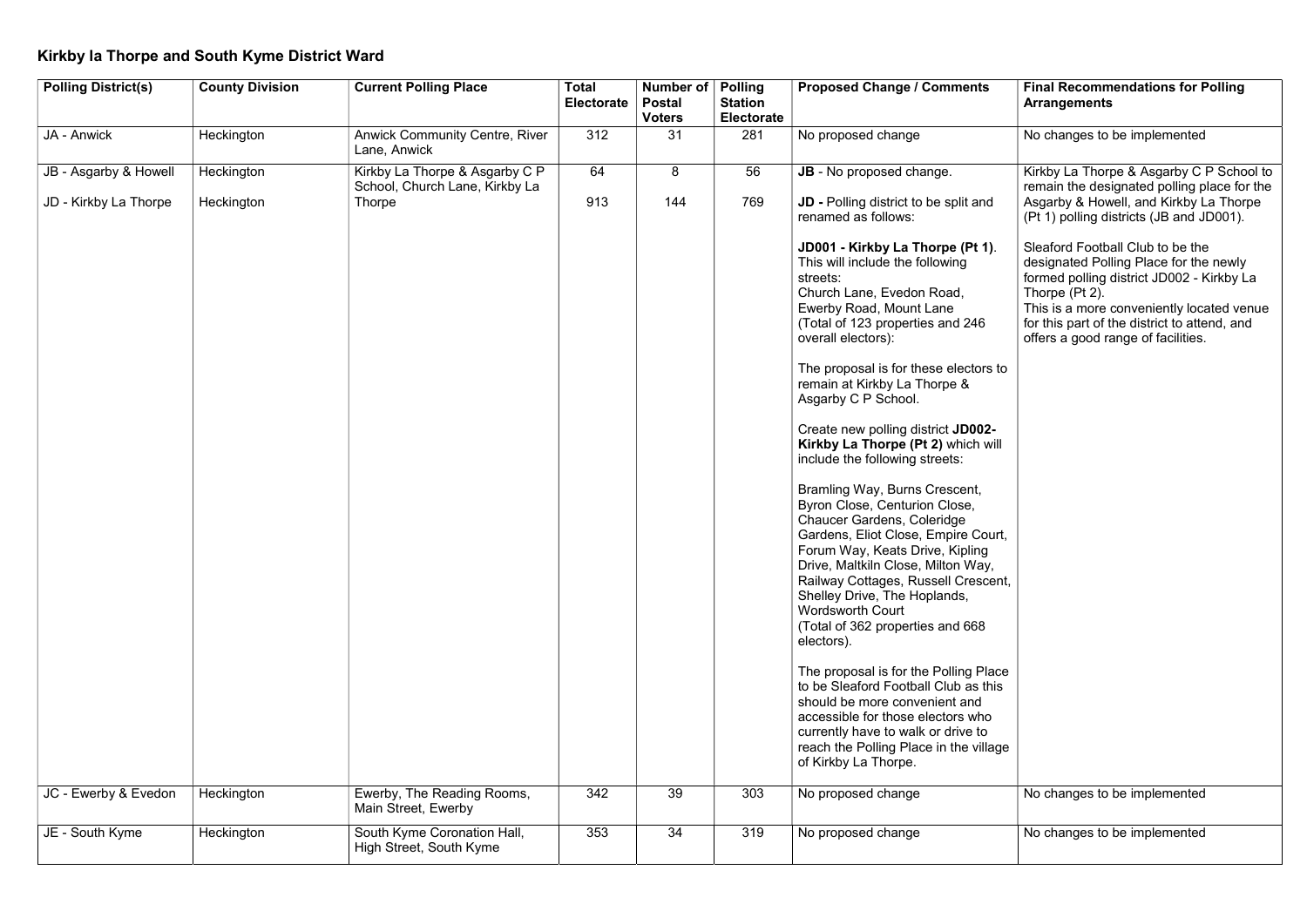#### Consultation Feedback

Councillor Mervyn Head, District Ward Member – supports the creation of a second polling place at Kirkby la Thorpe, and may encourage more electors to vote.

#### Leasingham and Rauceby District Ward

| <b>Polling District(s)</b>   | <b>County Division</b> | <b>Current Polling Place</b>                                         | <b>Total</b><br><b>Electorate</b> | Number of   Polling<br><b>Postal</b><br><b>Voters</b> | <b>Station</b><br><b>Electorate</b> | <b>Proposed Change / Comments</b> | <b>Final Recommendations for P</b><br><b>Arrangements</b> |
|------------------------------|------------------------|----------------------------------------------------------------------|-----------------------------------|-------------------------------------------------------|-------------------------------------|-----------------------------------|-----------------------------------------------------------|
| KA - Leasingham &<br>Roxholm | Ruskington             | Leasingham Village Hall (Jessop<br>Room), Chapel Lane,<br>Leasingham | 1,332                             | 185                                                   | 1,147                               | No proposed change                | No changes to be implemented                              |
| KB - North Rauceby           | Ruskington             | Rauceby Village Hall, Main<br><b>Street, South Rauceby</b>           | 115                               | 17                                                    | 98                                  | No proposed change                | No changes to be implemented                              |
| KC - South Rauceby           | Ruskington             |                                                                      | 331                               | 31                                                    | 300                                 |                                   |                                                           |

#### Consultation Feedback

Councillor Susan Waring, District Ward Member – supports the current polling station arrangements and has no alternative suggestions

#### Metheringham District Ward

| <b>Polling District(s)</b>           | <b>County Division</b>  | <b>Current Polling Place</b>                         | Total<br>Electorate | Number of<br><b>Postal</b><br><b>Voters</b> | Polling<br><b>Station</b><br><b>Electorate</b> | <b>Proposed Change / Comments</b>                                                                                                                                                 | <b>Final Recommendations for Polling</b><br><b>Arrangements</b>                                                                                                                                                                                                    |
|--------------------------------------|-------------------------|------------------------------------------------------|---------------------|---------------------------------------------|------------------------------------------------|-----------------------------------------------------------------------------------------------------------------------------------------------------------------------------------|--------------------------------------------------------------------------------------------------------------------------------------------------------------------------------------------------------------------------------------------------------------------|
| LA - Blankney                        | Metheringham Rural      | <b>Blankney Cricket Pavilion</b>                     | 209                 | 22                                          | 187                                            | Propose to use The Old School<br>Building, Main Road, Blankney. This<br>has recently been refurbished and<br>offers good accessibility and<br>facilities suitable all year round. | The Old School Building at Main Road,<br>Blankney be designated as the permanent<br>polling place for the polling district of<br>Blankney.<br>This venue is more central to the village<br>and better sited should there be any<br>adverse weather at an election. |
| LB - Dunston                         | Metheringham Rural      | Dunston Village Hall, Chapel<br>Lane, Dunston        | 595                 | 53                                          | 542                                            | No proposed change                                                                                                                                                                | No changes to be implemented                                                                                                                                                                                                                                       |
| LC001 - Metheringham<br>(Pt 1)       | Metheringham Rural      | Metheringham Village Hall, Fen<br>Road, Metheringham | 1,411               | 137                                         | 1,274                                          | No proposed change                                                                                                                                                                | No changes to be implemented                                                                                                                                                                                                                                       |
| LC002 - Metheringham<br>(Pt 2)       | Metheringham Rural      | Metheringham Village Hall, Fen<br>Road, Metheringham | 1,436               | 134                                         | 1,302                                          | No proposed change                                                                                                                                                                | No changes to be implemented                                                                                                                                                                                                                                       |
| LD - Nocton                          | Potterhanworth & Coleby | Nocton Village Hall, Main Street,<br>Nocton          | 674                 | 71                                          | 603                                            | No proposed change                                                                                                                                                                | No changes to be implemented                                                                                                                                                                                                                                       |
| <b>Consultation Feedback</b><br>None |                         |                                                      |                     |                                             |                                                |                                                                                                                                                                                   |                                                                                                                                                                                                                                                                    |

| <b>Proposed Change / Comments</b> | <b>Final Recommendations for Polling</b><br><b>Arrangements</b> |
|-----------------------------------|-----------------------------------------------------------------|
| No proposed change                | No changes to be implemented                                    |
| No proposed change                | No changes to be implemented                                    |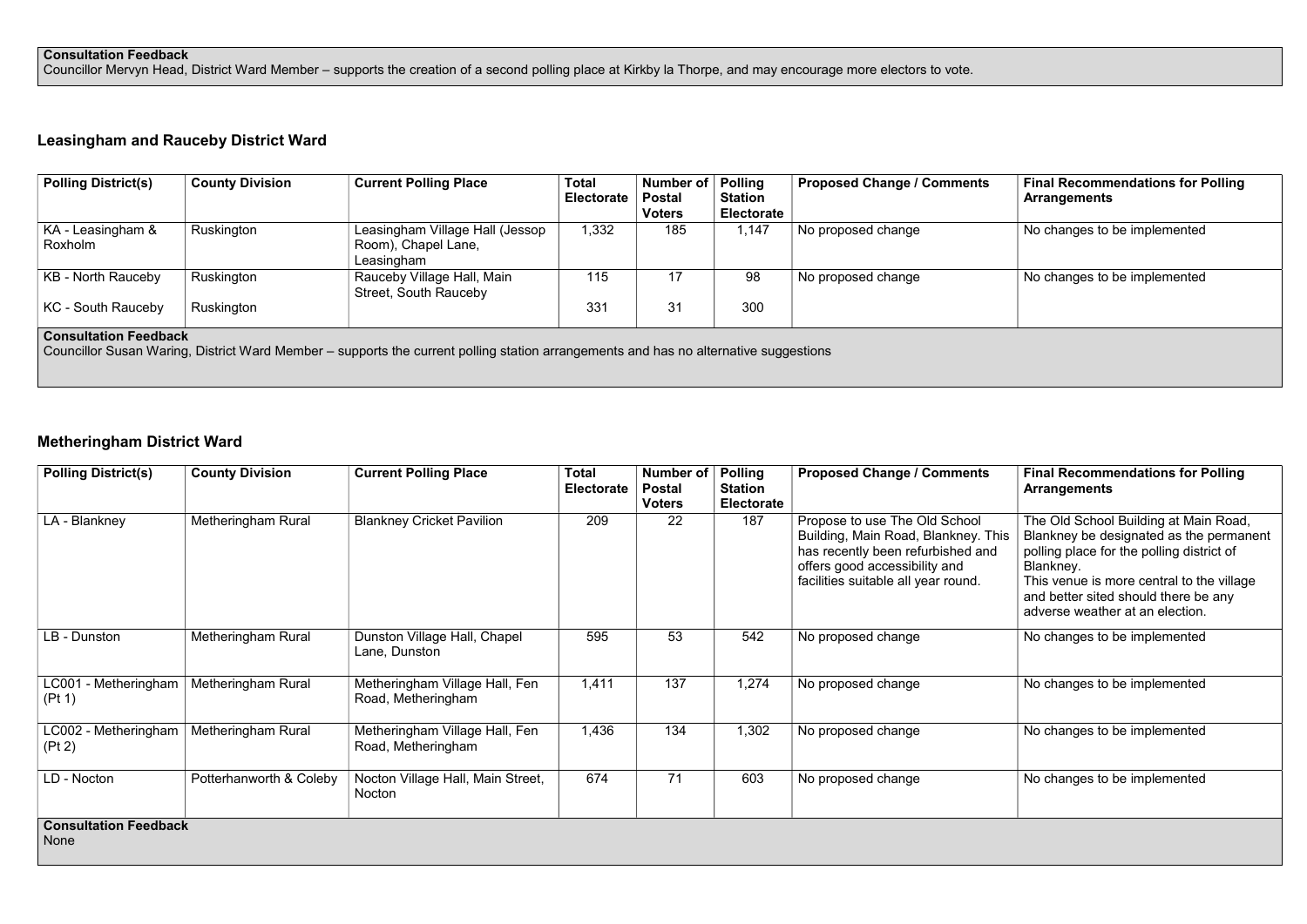## North Hykeham Forum District Ward

| <b>Proposed Change / Comments</b> | <b>Final Recommendations for Polling</b><br><b>Arrangements</b> |
|-----------------------------------|-----------------------------------------------------------------|
| No proposed change                | No changes to be implemented                                    |
| No proposed change                | No changes to be implemented                                    |
|                                   |                                                                 |

| <b>Polling District(s)</b>                    | <b>County Division</b> | <b>Current Polling Place</b>                   | <b>Total</b><br><b>Electorate</b> | Number of   Polling<br><b>Postal</b><br><b>Voters</b> | <b>Station</b><br><b>Electorate</b> | <b>Proposed Change / Comments</b> | <b>Final Recommendations for P</b><br><b>Arrangements</b> |
|-----------------------------------------------|------------------------|------------------------------------------------|-----------------------------------|-------------------------------------------------------|-------------------------------------|-----------------------------------|-----------------------------------------------------------|
| MA001 - North<br>Hykeham Forum (Pt 1)         | <b>Hykeham Forum</b>   | Fosse Way Academy, Ash Grove,<br>North Hykeham | 936                               | 149                                                   | 787                                 | No proposed change                | No changes to be implemented                              |
| MA002 - North<br>Hykeham Forum (Pt 2)         | <b>Hykeham Forum</b>   | Fosse Way Academy, Ash Grove,<br>North Hykeham | 935                               | 122                                                   | 813                                 | No proposed change                | No changes to be implemented                              |
| <b>Consultation Feedback</b><br>None received |                        |                                                |                                   |                                                       |                                     |                                   |                                                           |

## North Hykeham Mill District Ward

| <b>Polling District(s)</b>                | <b>County Division</b> | <b>Current Polling Place</b>                                     | <b>Total</b><br>Electorate | <b>Number of</b><br><b>Postal</b><br><b>Voters</b> | <b>Polling</b><br><b>Station</b><br><b>Electorate</b> | <b>Proposed Change / Comments</b>                                                                                                                                                                                                                                                                                                                                                                                                                                                                                                | <b>Final Recommendations for Polling</b><br><b>Arrangements</b>                                                        |
|-------------------------------------------|------------------------|------------------------------------------------------------------|----------------------------|----------------------------------------------------|-------------------------------------------------------|----------------------------------------------------------------------------------------------------------------------------------------------------------------------------------------------------------------------------------------------------------------------------------------------------------------------------------------------------------------------------------------------------------------------------------------------------------------------------------------------------------------------------------|------------------------------------------------------------------------------------------------------------------------|
| MB001 - North<br>Hykeham Grange (Pt       | <b>Hykeham Forum</b>   | The Ark, All Saints Church, Moor<br>Lane                         | 844                        | 207                                                | 637                                                   | No proposed change.<br>Please note there will be a change<br>in the parish ward name. As a<br>result of the Lincolnshire County<br>Council Boundary Review 2016,<br>with effect from the May 2019<br>Elections, Mill Parish Ward is<br>abolished and 2 new Parish Wards<br>- Grange and Meadow are created.<br>Grange (Pt 1) will be within the<br>Grange Parish Ward.<br>2-42 Mill Moor Way and 11<br>Hawksmoor Way move from this<br>polling district to ME002 to rectify an<br>administrative error.<br>See Appendix for Map. | No changes to be implemented to Polling<br>Place.                                                                      |
| MB002 - North<br>Hykeham Grange (Pt<br>2) | <b>Hykeham Forum</b>   | North Hykeham Manor Farm<br>Academy, Tiber Road w/e from<br>2016 | 1,330                      | 148                                                | 1,182                                                 | Propose to use North Hykeham<br><b>Community Hub in Valerian Place</b><br>instead of Manor Farm Academy.                                                                                                                                                                                                                                                                                                                                                                                                                         | The designated polling place for Parts 1<br>and 2 of North Hykeham Grange polling<br>districts to be the North Hykeham |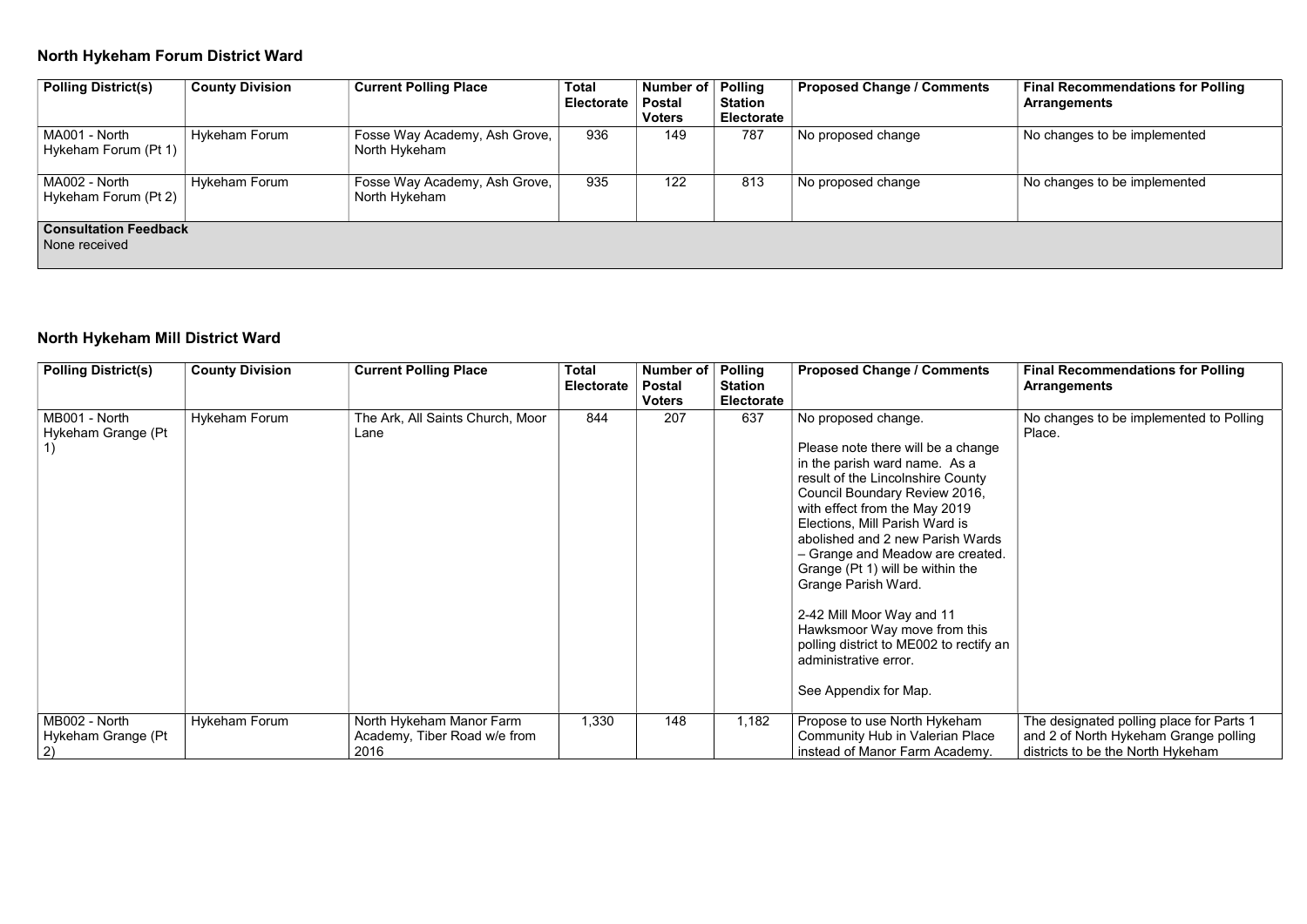| MB003 - North<br>Hykeham Grange (Pt<br>3)                    | <b>Hykeham Forum</b>         | North Hykeham Manor Farm<br>Academy, Tiber Road w/e from<br>2016 | 1,101 | 117 | 984 | Since the 2014 Polling Review, the<br>new Community Hub has opened.<br>Using the Community Hub will avoid<br>the need to use a school which,<br>amongst other issues, has to have<br>regard to safeguarding of the<br>children and whether or not to close<br>for the day.                                                                                            |
|--------------------------------------------------------------|------------------------------|------------------------------------------------------------------|-------|-----|-----|-----------------------------------------------------------------------------------------------------------------------------------------------------------------------------------------------------------------------------------------------------------------------------------------------------------------------------------------------------------------------|
|                                                              |                              |                                                                  |       |     |     | Please note the change in parish<br>ward name. As a result of the<br><b>Lincolnshire County Council</b><br>Boundary Review 2016, from the<br>May 2019 Elections, Mill Parish<br>Ward is abolished and 2 new Parish<br>Wards - Grange and Meadow are<br>created. Grange (Pt 2) and Grange<br>(Pt 3) will be within the Grange<br>Parish Ward.<br>See Appendix for Map. |
| MC - North Hykeham<br>Meadow<br><b>Consultation Feedback</b> | Waddington & Hykeham<br>East | The Ark, All Saints Church, Moor<br>Lane                         | 1,128 | 168 | 960 | No proposed change.<br>Please note the change in parish<br>ward name. As a result of the<br><b>Lincolnshire County Council</b><br>Boundary Review 2016., Mill Parish<br>Ward is abolished and 2 new Parish<br>Wards - Grange and Meadow are<br>created. North Hykeham Meadow<br>will be within the Meadow Parish<br>Ward.<br>See Appendix for Map.                    |

| he<br>J.<br>oid/  | Community Hub in Valerian Place, which<br>will accommodate 2 polling stations.<br>This venue alleviates the need to use and |
|-------------------|-----------------------------------------------------------------------------------------------------------------------------|
| /e                | disrupt the working day of the school, and<br>offers improved facilities.                                                   |
| ose               |                                                                                                                             |
|                   |                                                                                                                             |
|                   |                                                                                                                             |
|                   |                                                                                                                             |
| rish<br>.e<br>ige |                                                                                                                             |
|                   |                                                                                                                             |
|                   |                                                                                                                             |
|                   | No changes to be implemented to Polling<br>Place.                                                                           |
| rish<br>rish<br>e |                                                                                                                             |
| W                 |                                                                                                                             |
|                   |                                                                                                                             |
|                   |                                                                                                                             |

Councillor Mike Clarke, District Ward Member – supports the new polling arrangements. As the Hub has not been used before, sign posts will need erecting on Tiber Road to direct electors.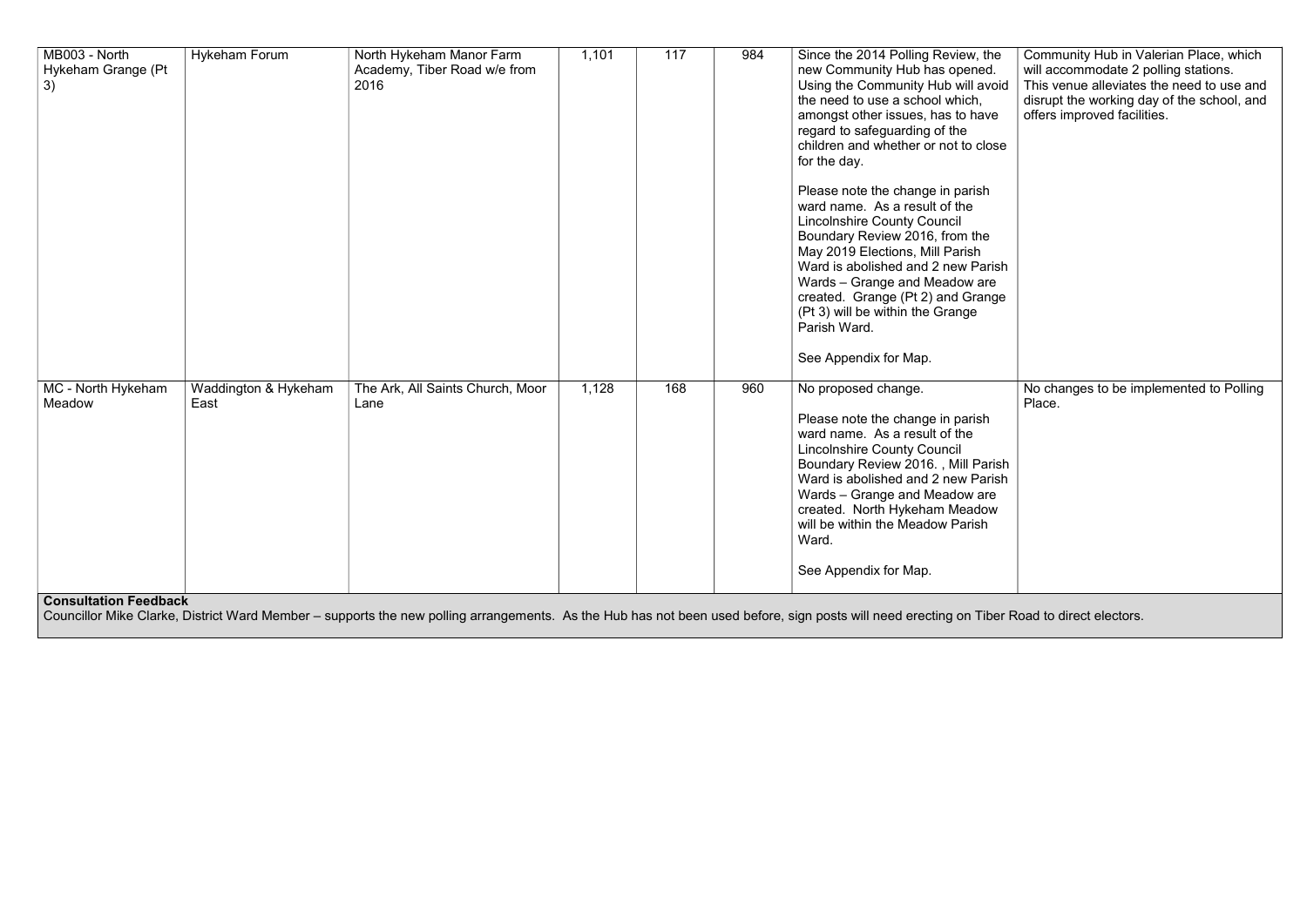#### North Hykeham Memorial District Ward

| <b>Proposed Change / Comments</b>                                                                                                                                                                                                                                                                                                                                                                                                                                                                                                                                                                                                                                      | <b>Final Recommendations for Polling</b><br><b>Arrangements</b>                       |
|------------------------------------------------------------------------------------------------------------------------------------------------------------------------------------------------------------------------------------------------------------------------------------------------------------------------------------------------------------------------------------------------------------------------------------------------------------------------------------------------------------------------------------------------------------------------------------------------------------------------------------------------------------------------|---------------------------------------------------------------------------------------|
| No Proposed change.<br>As a result of the Lincolnshire<br><b>County Council Boundary Review in</b><br>2016, from the May 2019 Elections<br>there will be a change to the parish<br>ward name for polling district MF. It<br>will be known as Post Mill Parish<br>Ward and no longer form part of<br>Memorial Parish Ward.<br>The streets affected that will be in<br>the 'Post Mill' Parish Ward are:<br>Astral Way, Avondale, Cresta Close,<br>Haze Lane, Jaguar Drive, Lotus<br>Court, Minerva Way, Nene Park,<br>Newark Road (7 properties -<br>nos.392 and 424-432 (even<br>numbers only, including 430A),<br>Sunbeam Avenue, and The Green.<br>No Proposed change | No changes to be implemented to the<br>Polling Place.<br>No changes to be implemented |
|                                                                                                                                                                                                                                                                                                                                                                                                                                                                                                                                                                                                                                                                        |                                                                                       |

| <b>Polling District(s)</b>                                           | <b>County Division</b> | <b>Current Polling Place</b>                                                            | <b>Total</b><br><b>Electorate</b> | Number of<br><b>Postal</b><br><b>Voters</b> | <b>Polling</b><br><b>Station</b><br><b>Electorate</b> | <b>Proposed Change / Comments</b>                                                                                                                                                                                                                                                                                                                                                                                                                                                                                                                 | <b>Final Recommendations for P</b><br><b>Arrangements</b> |
|----------------------------------------------------------------------|------------------------|-----------------------------------------------------------------------------------------|-----------------------------------|---------------------------------------------|-------------------------------------------------------|---------------------------------------------------------------------------------------------------------------------------------------------------------------------------------------------------------------------------------------------------------------------------------------------------------------------------------------------------------------------------------------------------------------------------------------------------------------------------------------------------------------------------------------------------|-----------------------------------------------------------|
| MD001 - North<br><b>Hykeham Memorial</b><br>(Pt 1)                   | Eagle & Hykeham West   | North Hykeham Memorial Hall,<br>317 Newark Road, North<br>Hykeham                       | 1218                              | 155                                         | 1063                                                  | No Proposed change.<br>As a result of the Lincolnshire<br><b>County Council Boundary Review in</b>                                                                                                                                                                                                                                                                                                                                                                                                                                                | No changes to be implemented<br>Polling Place.            |
| MF - North Hykeham<br>Post Mill                                      | <b>Hykeham Forum</b>   |                                                                                         | 315                               | 67                                          | 248                                                   | 2016, from the May 2019 Elections<br>there will be a change to the parish<br>ward name for polling district MF. It<br>will be known as Post Mill Parish<br>Ward and no longer form part of<br><b>Memorial Parish Ward.</b><br>The streets affected that will be in<br>the 'Post Mill' Parish Ward are:<br>Astral Way, Avondale, Cresta Close,<br>Haze Lane, Jaguar Drive, Lotus<br>Court, Minerva Way, Nene Park,<br>Newark Road (7 properties -<br>nos.392 and 424-432 (even<br>numbers only, including 430A),<br>Sunbeam Avenue, and The Green. |                                                           |
| MD002 - North<br>Hykeham Memorial<br>(Pt 2)<br>Consultation Foodhack | Eagle & Hykeham West   | <b>Ling Moor Primary</b><br>Academy/Children's Centre,<br>Richmond Drive, North Hykeham | 1,007                             | 126                                         | 881                                                   | No Proposed change                                                                                                                                                                                                                                                                                                                                                                                                                                                                                                                                | No changes to be implemented                              |

#### Consultation Feedback

Councillor Mike Thompson, Lincolnshire County Councillor – accepts proposals for the county division.

#### North Hykeham Moor District Ward

| <b>Polling District(s)</b>                                           | <b>County Division</b> | <b>Current Polling Place</b>                   | <b>Total</b><br><b>Electorate</b> | Number of   Polling<br><b>Postal</b><br><b>Voters</b> | <b>Station</b><br><b>Electorate</b> | <b>Proposed Change / Comments</b>                                                                                                             | <b>Final Recommendations for Polling</b><br><b>Arrangements</b> |
|----------------------------------------------------------------------|------------------------|------------------------------------------------|-----------------------------------|-------------------------------------------------------|-------------------------------------|-----------------------------------------------------------------------------------------------------------------------------------------------|-----------------------------------------------------------------|
| ME001 - North<br>Hykeham Moor (Pt 1)                                 | <b>Hykeham Forum</b>   | Fosse Way Academy, Ash Grove,<br>North Hykeham | 897                               | 102                                                   | 795                                 | No proposed change.<br>2-42 Mill Moor Way and 11<br>Hawksmoor Way moves from<br>MB001 to this district to rectify an<br>administrative error. | No changes to be implemented to Polling<br>Place.               |
| ME002 - North<br>Hykeham Moor (Pt 2)<br><b>Consultation Feedback</b> | <b>Hykeham Forum</b>   | Methodist Hall, Chapel Lane,<br>North Hykeham  | 968                               | 198                                                   | 770                                 | No proposed change                                                                                                                            | No changes to be implemented                                    |

#### Councillor Pam Whittaker, District Ward Member – supports the current polling station arrangements. All polling stations are suitable, within easy walking distance for most residents, and has suitable parking

facilities.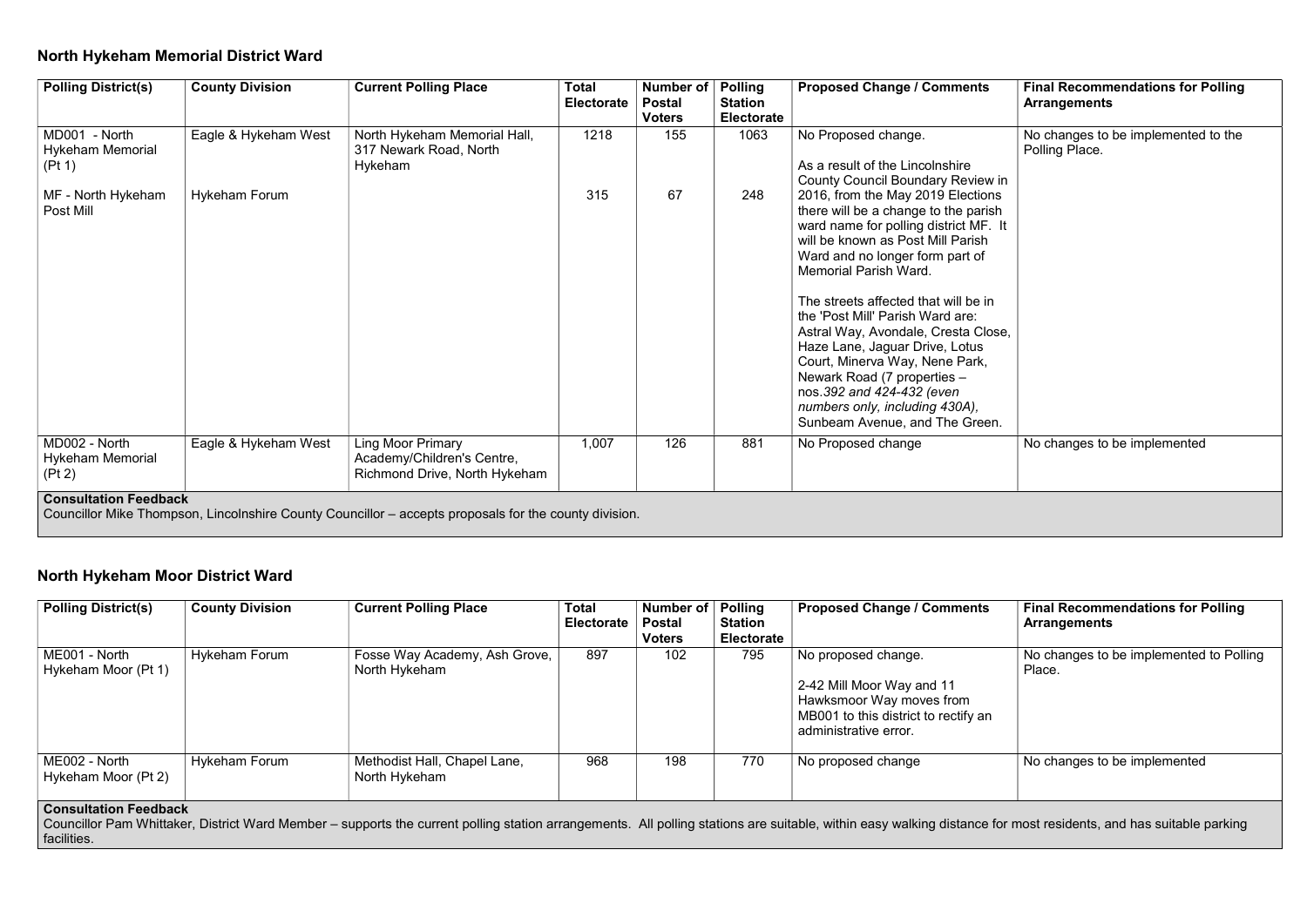## North Hykeham Witham District Ward

| <b>Proposed Change / Comments</b> | <b>Final Recommendations for Polling</b><br><b>Arrangements</b> |
|-----------------------------------|-----------------------------------------------------------------|
| No proposed change                | No changes to be implemented                                    |
| No proposed change                | No changes to be implemented                                    |
|                                   |                                                                 |

| <b>Polling District(s)</b>                    | <b>County Division</b>       | <b>Current Polling Place</b>                                               | <b>Total</b><br><b>Electorate</b> | Number of   Polling<br><b>Postal</b><br><b>Voters</b> | <b>Station</b><br><b>Electorate</b> | <b>Proposed Change / Comments</b> | <b>Final Recommendations for P</b><br><b>Arrangements</b> |
|-----------------------------------------------|------------------------------|----------------------------------------------------------------------------|-----------------------------------|-------------------------------------------------------|-------------------------------------|-----------------------------------|-----------------------------------------------------------|
| MG001 - North<br>Hykeham Witham<br>(Pt 1)     | Waddington & Hykeham<br>East | North Hykeham Civic Offices,<br>Fen Lane, North Hykeham                    | 948                               | 189                                                   | 759                                 | No proposed change                | No changes to be implemented                              |
| MG002 - North<br>Hykeham Witham<br>(Pt 2)     | Waddington & Hykeham<br>East | North Hykeham Youth Centre<br>Sports Hall, Middle Street, North<br>Hykeham | 977                               | 136                                                   | 841                                 | No proposed change                | No changes to be implemented                              |
| <b>Consultation Feedback</b><br>None received |                              |                                                                            |                                   |                                                       |                                     |                                   |                                                           |

#### Osbournby District Ward

| 95<br><b>Sleaford Rural</b><br>NA - Aswarby &<br>Osbournby Village Hall, London<br>13<br>82<br>No proposed change<br>No changes to be implemented<br>Road, Osbournby<br>Swarby<br>25<br>112<br>137<br><b>Sleaford Rural</b><br>NB - Aunsby &<br>Dembleby<br>83<br>15<br>68<br>ND - Newton &<br><b>Sleaford Rural</b><br>Haceby<br>316<br>32<br>284<br>$NE - Osbournby$<br><b>Sleaford Rural</b><br>205<br>30<br>175<br>$NI$ – Threekingham<br><b>Sleaford Rural</b><br>39<br>44<br>$5\phantom{.0}$<br>NJ-Walcot<br><b>Sleaford Rural</b><br>12<br>78<br>NC - Culverthorpe &<br><b>Sleaford Rural</b><br>Wilsford Village Hall, School<br>90<br>No proposed change<br>No changes to be implemented<br>Lane, Wilsford<br>Kelby<br>NK - Wilsford<br><b>Sleaford Rural</b><br>348<br>25<br>323<br>177<br><b>Sleaford Rural</b><br><b>Scredington Community Centre,</b><br>211<br>34<br>No proposed change<br>No changes to be implemented<br>NF - Scredington<br>Church Lane, Scredington<br>258<br>NG - Silk Willoughby<br><b>Sleaford Rural</b><br>18<br>240<br>Silk Willoughby Village Hall,<br>No proposed change<br>No changes to be implemented<br>School Lane, Silk Willoughby<br>167<br>12<br>NH - Swaton<br><b>Swaton Community Hall, High</b><br>155<br>Heckington<br>No proposed change<br>No changes to be implemented | <b>Polling District(s)</b> | <b>County Division</b> | <b>Current Polling Place</b> | <b>Total</b><br><b>Electorate</b> | <b>Number of</b><br><b>Postal</b><br><b>Voters</b> | <b>Polling</b><br><b>Station</b><br><b>Electorate</b> | <b>Proposed Change / Comments</b> | <b>Final Recommendations for Polling</b><br><b>Arrangements</b> |
|--------------------------------------------------------------------------------------------------------------------------------------------------------------------------------------------------------------------------------------------------------------------------------------------------------------------------------------------------------------------------------------------------------------------------------------------------------------------------------------------------------------------------------------------------------------------------------------------------------------------------------------------------------------------------------------------------------------------------------------------------------------------------------------------------------------------------------------------------------------------------------------------------------------------------------------------------------------------------------------------------------------------------------------------------------------------------------------------------------------------------------------------------------------------------------------------------------------------------------------------------------------------------------------------------------------------------------|----------------------------|------------------------|------------------------------|-----------------------------------|----------------------------------------------------|-------------------------------------------------------|-----------------------------------|-----------------------------------------------------------------|
|                                                                                                                                                                                                                                                                                                                                                                                                                                                                                                                                                                                                                                                                                                                                                                                                                                                                                                                                                                                                                                                                                                                                                                                                                                                                                                                                |                            |                        |                              |                                   |                                                    |                                                       |                                   |                                                                 |
|                                                                                                                                                                                                                                                                                                                                                                                                                                                                                                                                                                                                                                                                                                                                                                                                                                                                                                                                                                                                                                                                                                                                                                                                                                                                                                                                |                            |                        |                              |                                   |                                                    |                                                       |                                   |                                                                 |
|                                                                                                                                                                                                                                                                                                                                                                                                                                                                                                                                                                                                                                                                                                                                                                                                                                                                                                                                                                                                                                                                                                                                                                                                                                                                                                                                |                            |                        |                              |                                   |                                                    |                                                       |                                   |                                                                 |
|                                                                                                                                                                                                                                                                                                                                                                                                                                                                                                                                                                                                                                                                                                                                                                                                                                                                                                                                                                                                                                                                                                                                                                                                                                                                                                                                |                            |                        |                              |                                   |                                                    |                                                       |                                   |                                                                 |
|                                                                                                                                                                                                                                                                                                                                                                                                                                                                                                                                                                                                                                                                                                                                                                                                                                                                                                                                                                                                                                                                                                                                                                                                                                                                                                                                |                            |                        |                              |                                   |                                                    |                                                       |                                   |                                                                 |
|                                                                                                                                                                                                                                                                                                                                                                                                                                                                                                                                                                                                                                                                                                                                                                                                                                                                                                                                                                                                                                                                                                                                                                                                                                                                                                                                |                            |                        |                              |                                   |                                                    |                                                       |                                   |                                                                 |
|                                                                                                                                                                                                                                                                                                                                                                                                                                                                                                                                                                                                                                                                                                                                                                                                                                                                                                                                                                                                                                                                                                                                                                                                                                                                                                                                |                            |                        |                              |                                   |                                                    |                                                       |                                   |                                                                 |
|                                                                                                                                                                                                                                                                                                                                                                                                                                                                                                                                                                                                                                                                                                                                                                                                                                                                                                                                                                                                                                                                                                                                                                                                                                                                                                                                |                            |                        |                              |                                   |                                                    |                                                       |                                   |                                                                 |
|                                                                                                                                                                                                                                                                                                                                                                                                                                                                                                                                                                                                                                                                                                                                                                                                                                                                                                                                                                                                                                                                                                                                                                                                                                                                                                                                |                            |                        |                              |                                   |                                                    |                                                       |                                   |                                                                 |
|                                                                                                                                                                                                                                                                                                                                                                                                                                                                                                                                                                                                                                                                                                                                                                                                                                                                                                                                                                                                                                                                                                                                                                                                                                                                                                                                |                            |                        |                              |                                   |                                                    |                                                       |                                   |                                                                 |
| Occasillation Foodback                                                                                                                                                                                                                                                                                                                                                                                                                                                                                                                                                                                                                                                                                                                                                                                                                                                                                                                                                                                                                                                                                                                                                                                                                                                                                                         |                            |                        | Street, Swaton               |                                   |                                                    |                                                       |                                   |                                                                 |

#### Consultation Feedback

Councillor Kate Cook, District Ward Member – supports current polling station arrangements.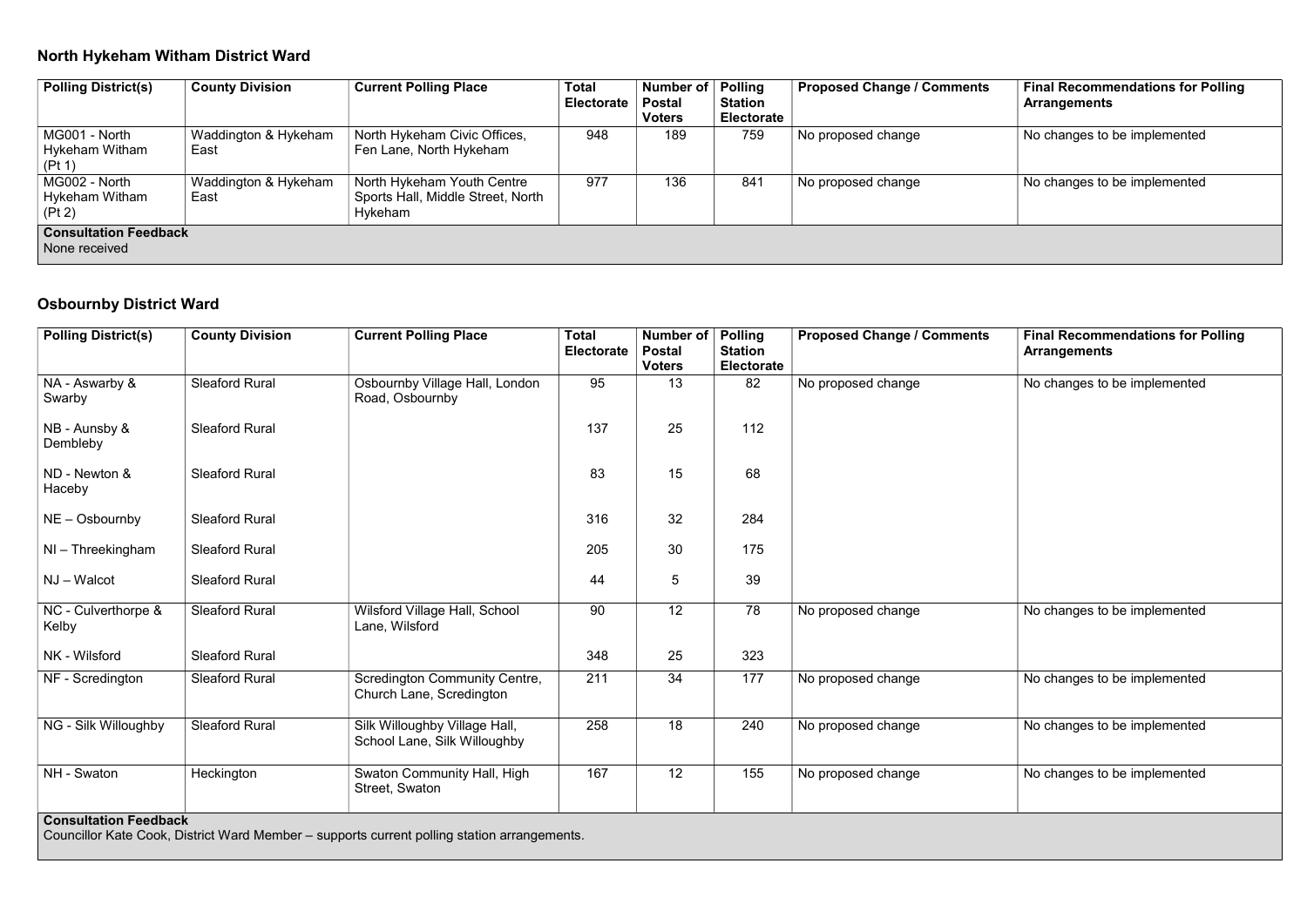#### Ruskington District Ward

| <b>Proposed Change / Comments</b>                                                                                                                                                                                                                                                                                                                                                                                                                                              | <b>Final Recommendations for Polling</b><br><b>Arrangements</b>                                                                                                                                                                                                                                                                                                                   |
|--------------------------------------------------------------------------------------------------------------------------------------------------------------------------------------------------------------------------------------------------------------------------------------------------------------------------------------------------------------------------------------------------------------------------------------------------------------------------------|-----------------------------------------------------------------------------------------------------------------------------------------------------------------------------------------------------------------------------------------------------------------------------------------------------------------------------------------------------------------------------------|
| Propose to use the Ruskington<br>Methodist Church as the only<br>Polling Place. The proposal is to<br>use the Church area to<br>accommodate 2 polling stations (for<br>polling districts OA001 and OA002<br>which currently use the Winchelsea<br>Centre), and the Hall area as a<br>polling station for OA003 (currently<br>use the Methodist Church Hall).<br>Given the close proximity of the two<br>current polling places, this should<br>help alleviate voter confusion. | The only designated polling place for<br>Ruskington polling districts to be<br>Ruskington Methodist Church. This venue<br>is large enough to accommodate the 3<br>polling stations required, meaning all<br>voters go to the same polling place, thus<br>alleviating the need to hire a different<br>building to use as a polling station which is<br>just a short distance away. |

Councillor Richard Wright, District Ward Member – supports the new polling station arrangements. Having one polling place is practicable as there is often confusion as to which polling place to go to. For the first election to be held after the new polling arrangements have been made, a sign would need erecting at the entrance of the Winchelsea Centre carpark notifying electors of the change.

| <b>Polling District(s)</b>   | <b>County Division</b> | <b>Current Polling Place</b>                                          | <b>Total</b><br><b>Electorate</b> | <b>Number of</b><br><b>Postal</b><br><b>Voters</b> | <b>Polling</b><br><b>Station</b><br><b>Electorate</b> | <b>Proposed Change / Comments</b>                                                                                                                                                                                                                                                                       |
|------------------------------|------------------------|-----------------------------------------------------------------------|-----------------------------------|----------------------------------------------------|-------------------------------------------------------|---------------------------------------------------------------------------------------------------------------------------------------------------------------------------------------------------------------------------------------------------------------------------------------------------------|
| OA001 - Ruskington<br>(Pt 1) | Ruskington             | Winchelsea Centre, High Street<br>North, Ruskington                   | 1,508                             | 239                                                | 1,269                                                 | Propose to use the Ruskington<br>Methodist Church as the only                                                                                                                                                                                                                                           |
| OA002 - Ruskington<br>(Pt 2) | Ruskington             | Winchelsea Centre, High Street<br>North, Ruskington                   | 1,520                             | 171                                                | 1,349                                                 | Polling Place. The proposal is to<br>use the Church area to<br>accommodate 2 polling stations (for                                                                                                                                                                                                      |
| OA003 - Ruskington<br>(Pt 3) | Ruskington             | <b>Ruskington Methodist Church</b><br>Hall, Chapel Street, Ruskington | 1,438                             | 197                                                | 1,241                                                 | polling districts OA001 and OA002<br>which currently use the Winchelsea<br>Centre), and the Hall area as a<br>polling station for OA003 (currently<br>use the Methodist Church Hall).<br>Given the close proximity of the two<br>current polling places, this should<br>help alleviate voter confusion. |

#### Consultation Feedback

Councillor Terry Boston, District Ward Member – agrees with Councillor Wright's comments.

#### Sleaford Castle District Ward

| <b>Polling District(s)</b>                    | <b>County Division</b> | <b>Current Polling Place</b>                                | <b>Total</b><br><b>Electorate</b> | Number of<br><b>Postal</b><br><b>Voters</b> | Polling<br><b>Station</b><br><b>Electorate</b> | <b>Proposed Change / Comments</b> | <b>Final Recommendations for Polling</b><br><b>Arrangements</b> |
|-----------------------------------------------|------------------------|-------------------------------------------------------------|-----------------------------------|---------------------------------------------|------------------------------------------------|-----------------------------------|-----------------------------------------------------------------|
| QA001 - Sleaford<br>Castle (Pt 1)             | Sleaford               | The Source, Riverside Church,<br>Southgate                  | 1,068                             | 129                                         | 939                                            | No proposed change                | No changes to be implemented                                    |
| QA002 - Sleaford<br>Castle (Pt 2)             | Sleaford               | St Botolph's Primary School,<br>Rookery Avenue, Quarrington | 1,000                             | 110                                         | 890                                            | No proposed change                | No changes to be implemented                                    |
| <b>Consultation Feedback</b><br>None received |                        |                                                             |                                   |                                             |                                                |                                   |                                                                 |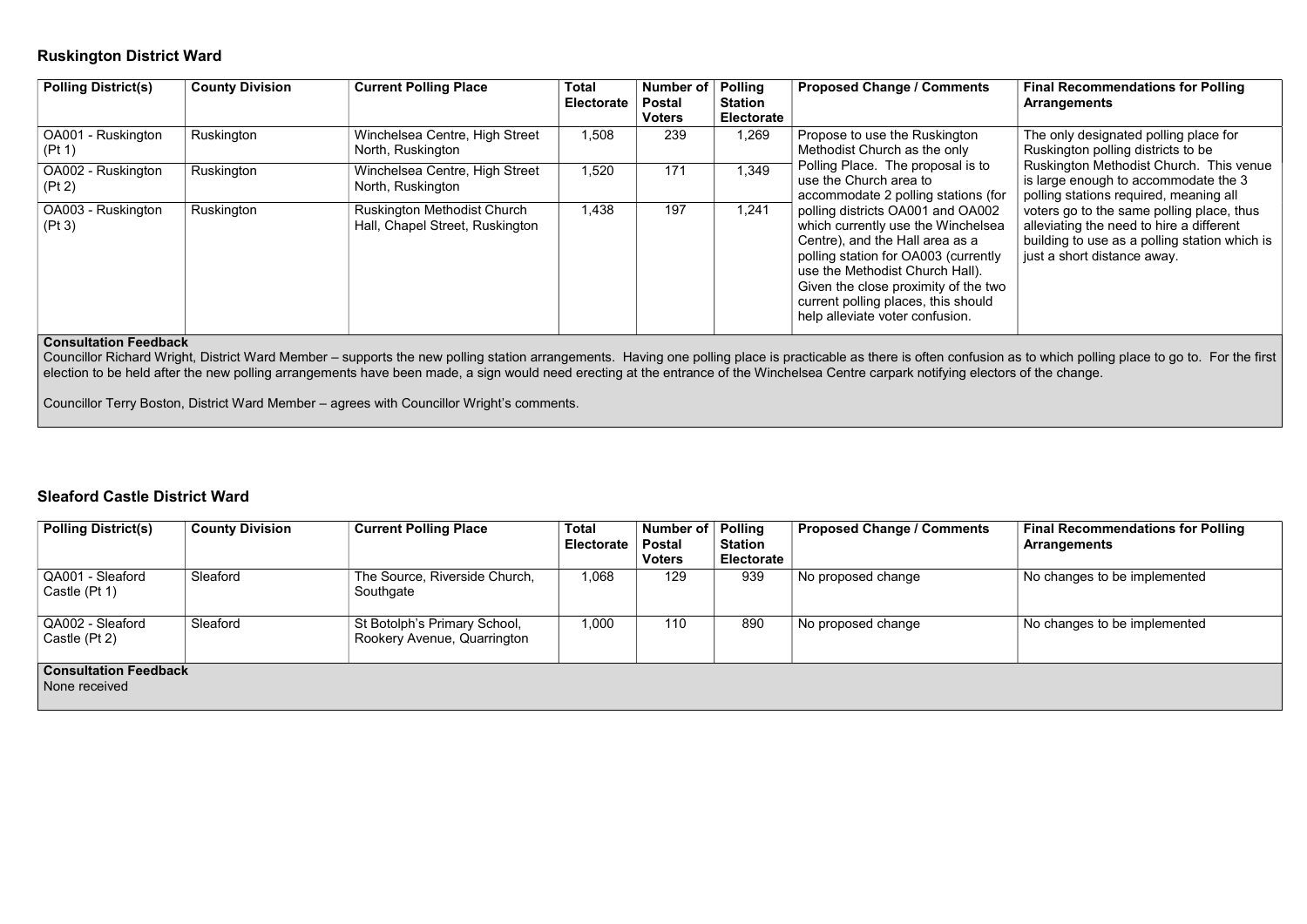#### Sleaford Holdingham District Ward

| <b>Polling District(s)</b>            | <b>County Division</b> | <b>Current Polling Place</b>                                                | <b>Total</b><br><b>Electorate</b> | Number of   Polling<br><b>Postal</b><br><b>Voters</b> | <b>Station</b><br>Electorate | <b>Proposed Change / Comments</b> | <b>Final Recommendations for Polling</b><br><b>Arrangements</b>                                                                                                                                                                                                                                                                                                                                                                                                                                                                                                                                                                                                                                                                                                                                                                                               |
|---------------------------------------|------------------------|-----------------------------------------------------------------------------|-----------------------------------|-------------------------------------------------------|------------------------------|-----------------------------------|---------------------------------------------------------------------------------------------------------------------------------------------------------------------------------------------------------------------------------------------------------------------------------------------------------------------------------------------------------------------------------------------------------------------------------------------------------------------------------------------------------------------------------------------------------------------------------------------------------------------------------------------------------------------------------------------------------------------------------------------------------------------------------------------------------------------------------------------------------------|
| QB001 - Sleaford<br>Holdingham (Pt 1) | Sleaford               | The Jolly Scotchman,<br>Holdingham, Sleaford                                | 1,191                             | 125                                                   | 1,066                        | No proposed change.               | No changes to be implemented to the<br>polling places for the polling districts<br>QB001 and QB002.                                                                                                                                                                                                                                                                                                                                                                                                                                                                                                                                                                                                                                                                                                                                                           |
| QB002 - Sleaford<br>Holdingham (Pt 2) | Sleaford               | <b>Greenfield Road Community</b><br>Centre, 15 Greenfield Road,<br>Sleaford | 1,042                             | $\overline{117}$                                      | 925                          | No proposed change                | However, due to the potential increase in<br>residential dwellings in the near future, it is<br>proposed to create a new polling district<br>within the Holdingham District Ward.<br>This is to be called QB003 - Sleaford<br>Holdingham (Pt 3) and will consist of the<br>following the streets:<br>From Polling District QB001<br><b>Newark Road</b><br><b>Croft Close</b><br><b>Furlong Way</b><br>Holdingham (part of - properties:<br>Anna House, Foxley,<br>6, 7, 9, 10, 11, 12, 13, 14)<br>Hyde Way<br>Jacobson Close<br><b>Snow Close</b><br><b>Whittle Road</b><br>From Polling District QB002<br><b>East Road</b><br>(Royal Oak Cottage needs to move from<br>East Rd in QC001 which is in Navigation.)<br>The permanent polling place will be<br>Glenholme Holdingham Grange (care<br>home), Whittle Road, Holdingham Sleaford<br><b>NG34 8YU.</b> |

#### Consultation Feedback

Councillor Grenville Jackson, District Ward Member – a portacabin at the Jolly Scotchman would be more suitable than the public bar. Another consideration for a polling station is the newly erected residential. However this may not be practicable for some electors.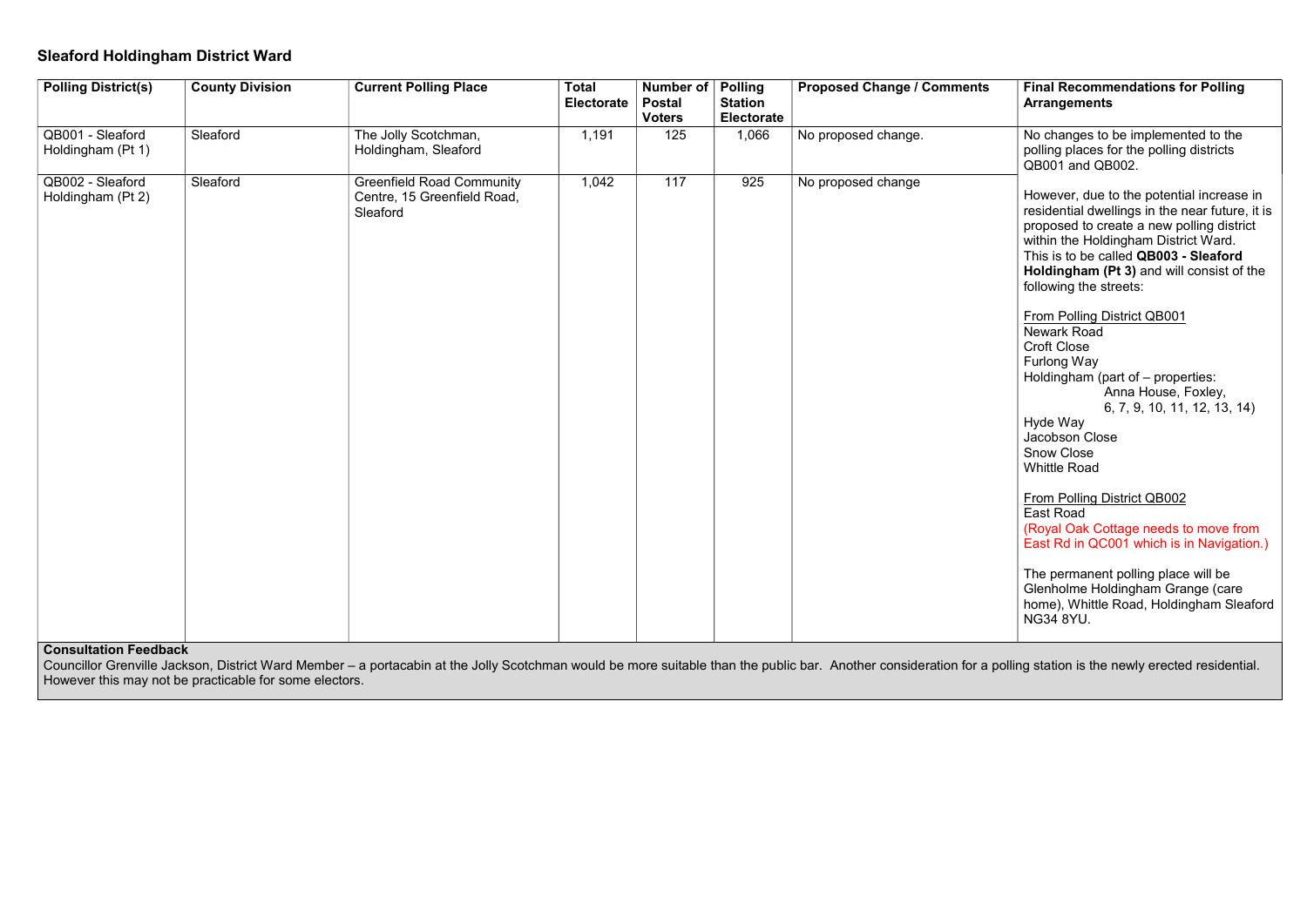## Sleaford Navigation District Ward

| <b>Proposed Change / Comments</b> | <b>Final Recommendations for Polling</b><br><b>Arrangements</b> |  |  |  |  |  |
|-----------------------------------|-----------------------------------------------------------------|--|--|--|--|--|
| No proposed change                | No changes to be implemented                                    |  |  |  |  |  |
| No proposed change                | No changes to be implemented                                    |  |  |  |  |  |
|                                   |                                                                 |  |  |  |  |  |

| <b>Polling District(s)</b>                    | <b>County Division</b> | <b>Current Polling Place</b>                                | <b>Total</b><br><b>Electorate</b> | Number of   Polling<br><b>Postal</b><br><b>Voters</b> | <b>Station</b><br><b>Electorate</b> | <b>Proposed Change / Comments</b> | <b>Final Recommendations for P</b><br>Arrangements |
|-----------------------------------------------|------------------------|-------------------------------------------------------------|-----------------------------------|-------------------------------------------------------|-------------------------------------|-----------------------------------|----------------------------------------------------|
| QC001 - Sleaford<br>Navigation (Pt 1)         | Sleaford               | Sure Start Children's Centre,<br>Money's Mill, Carre Street | 950                               | 93                                                    | 857                                 | No proposed change                | No changes to be implemented                       |
| QC002 - Sleaford<br>Navigation (Pt 2)         | Sleaford               | <b>Sleaford Leisure Centre, East</b><br>Banks               | 1,048                             | 125                                                   | 923                                 | No proposed change                | No changes to be implemented                       |
| <b>Consultation Feedback</b><br>None received |                        |                                                             |                                   |                                                       |                                     |                                   |                                                    |

## Sleaford Quarrington and Mareham District Ward

| <b>Polling District(s)</b>                     | <b>County Division</b> | <b>Current Polling Place</b>                                             | <b>Total</b><br><b>Electorate</b> | <b>Number of</b><br><b>Postal</b><br><b>Voters</b> | <b>Polling</b><br><b>Station</b><br>Electorate | <b>Proposed Change / Comments</b>                                                                                                                                                                                                                                                            | <b>Final Recommendations for Polling</b><br><b>Arrangements</b> |  |
|------------------------------------------------|------------------------|--------------------------------------------------------------------------|-----------------------------------|----------------------------------------------------|------------------------------------------------|----------------------------------------------------------------------------------------------------------------------------------------------------------------------------------------------------------------------------------------------------------------------------------------------|-----------------------------------------------------------------|--|
| QD - Greylees                                  | <b>Sleaford Rural</b>  | Sleaford Golf Club, Willoughby<br>Road, Greylees                         | 1,143                             | 109                                                | 1,034                                          | No proposed change                                                                                                                                                                                                                                                                           | No changes to be implemented                                    |  |
| QE001 - Sleaford<br>Mareham (Pt 1)             | <b>Sleaford Rural</b>  | New Life Conference Centre,<br>Mareham Lane, Sleaford                    | 923                               | 101                                                | 822                                            | No proposed change.<br>Please note that from the May 2019                                                                                                                                                                                                                                    | No changes to be implemented to Polling<br>Place.               |  |
| QE002 - Sleaford<br>Mareham (Pt 2)             | <b>Sleaford Rural</b>  | New Life Conference Centre,<br>Mareham Lane, Sleaford                    | 1,095                             | 104                                                | 991                                            | Elections, as a result of the<br><b>Lincolnshire County Council</b><br>Boundary Review 2016, Mareham<br>Parish Ward will be abolished. It will<br>become part of the Quarrington<br>Parish Ward. However, the polling<br>districts will still be named Mareham<br>(Pt 1) and Mareham (Pt 2). |                                                                 |  |
| QF001 - Sleaford<br>Quarrington (Pt 1)         | <b>Sleaford Rural</b>  | St Botolph's Community Centre,<br><b>Grantham Road, Sleaford</b>         | 823                               | 107                                                | 716                                            | No proposed change                                                                                                                                                                                                                                                                           | No changes to be implemented                                    |  |
| QF002 - Sleaford<br>Quarrington (Pt 2)         | <b>Sleaford Rural</b>  | St. Botolph's Church Room, Rear<br>of Quarrington Church,<br>Quarrington | 863                               | 126                                                | 737                                            | No proposed change                                                                                                                                                                                                                                                                           | No changes to be implemented                                    |  |
| QF003 - Sleaford<br>Quarrington (Pt 3)         | <b>Sleaford Rural</b>  | St Botolph's Primary School,<br>Rookery Avenue, Quarrington              | 967                               | 117                                                | 850                                            | No proposed change                                                                                                                                                                                                                                                                           | No changes to be implemented                                    |  |
| <b>Consultation Feedback</b><br>$\blacksquare$ |                        |                                                                          |                                   |                                                    |                                                |                                                                                                                                                                                                                                                                                              |                                                                 |  |

Councillor Geoff Hazelwood, District Ward Member – supports the current polling arrangements.